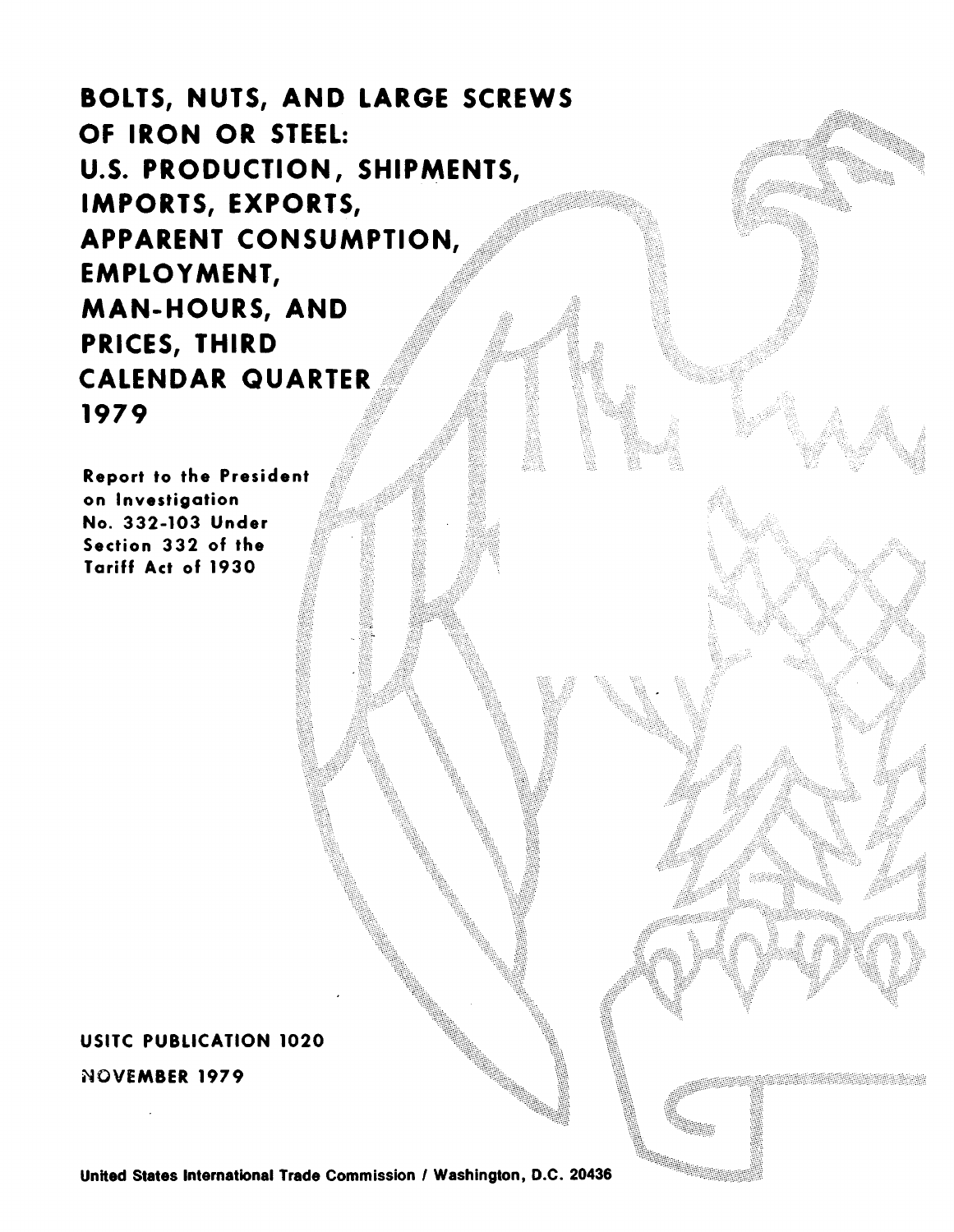# UNITED STATES INTERNATIONAL TRADE COMMISSION

## **COMMISSIONERS**

Joseph 0. Parker, Chairman Bill Alberger, Vice Chairman George M. Moore Catherine Bedell Paula Stern

Kenneth R. Mason, Secretary to the Commission

This report was prepared principally by

~

James M. Brandon and Therese Palmer, Minerals and Metals Division

> Office of Industries Norris A. Lynch, Director

Address all communications to Office of the Secretary United States International Trade Commission Washington, D.C. 20436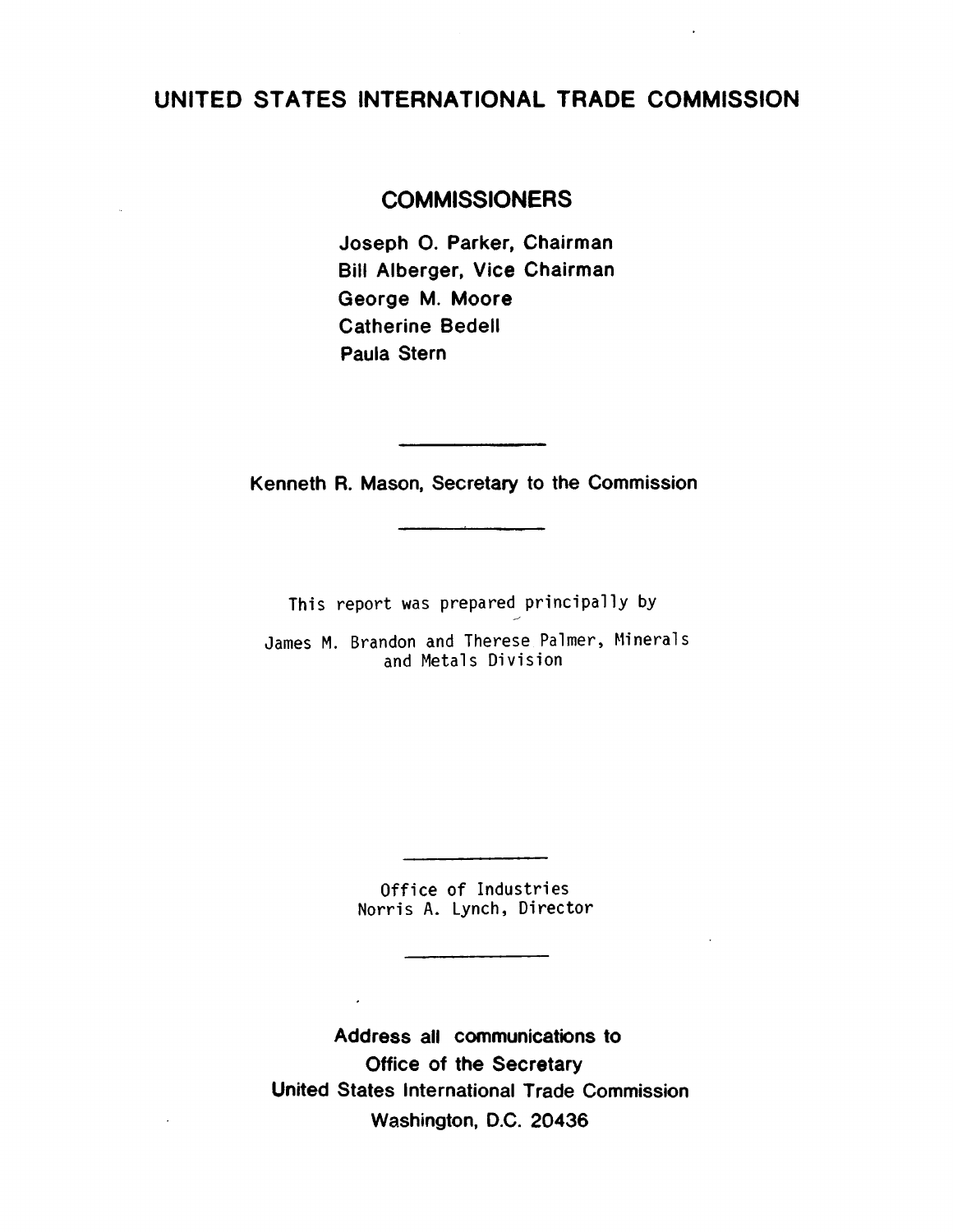

FOR RELEASE November 30, 1979 CONTACT: William E. Wright (202) 523-0275

USITC 79-096

#### USITC REPORTS RESULTS OF QUARTERLY SURVEY OF PRODUCERS OF BOLTS, NUTS, AND LARGE SCREWS OF IRON OR STEEL

The United States International Trade Commission has compiled its third quarterly survey of U.S. producers of bolts, nuts, and large screws of iron or steel, required under Presidential Proclamation No. 4632. The report, which provides information on an annual and monthly basis, is necessary for the monitoring of the effects of temporary increases in duties on imports. The information developed covers U.S. production, U.S. producers' shipments, imports for consumption, exports, apparent consumption, employment, man~hours, and prices.

Major findings of the survey indicate that during the third quarter of 1979, U.S. producers' shipments, based on quantity, were 7 percent larger than shipments in the third quarter of 1978 but 13 percent less than shipments in the second quarter of 1979. Conversely, U.S. imports of bolts, nuts, and large screws were about 8 percent less in the third quarter of 1979 than the quantities imported in the third quarter of 1978, but 3 percent largerthan imports in the second quarter of 1979. The ratio of imports to apparent consumption declined from 51 percent in the third quarter of 1978 to 46 percent during the third quarter of 1979. The ratio was 43 percent during the second quarter of 1979.

The quantity of U.S. exports of bolts, nuts, and large screws during the third quarter of 1979 was 15 percent less than exports during the third quarter of 1978 and 29 percent less than exports during the second quarter of 1979.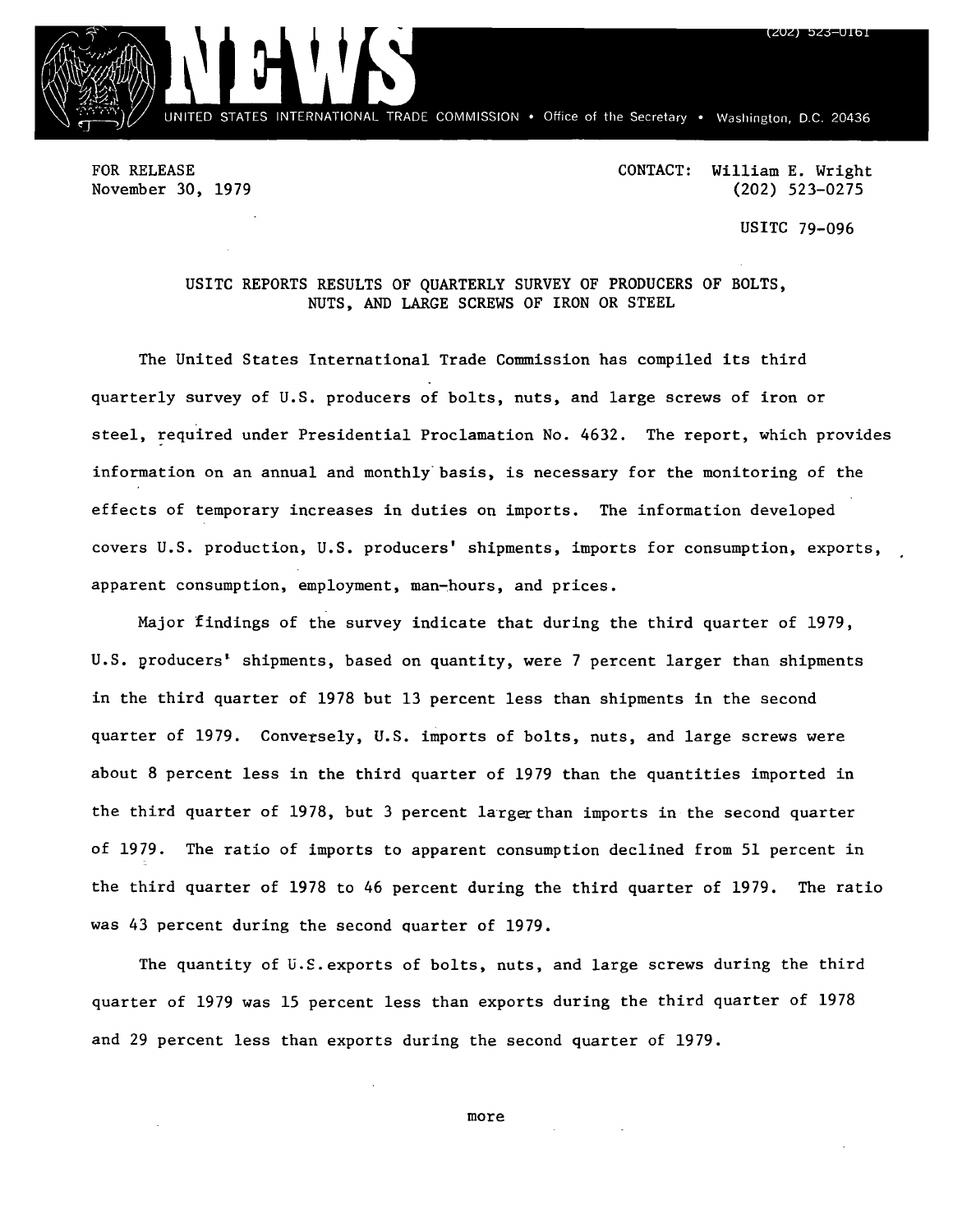#### USITC REPORTS RESULTS OF QUARTERLY SURVEY OF. PRODUCERS OF BOLTS, NUTS, AND LARGE SCREWS OF IRON OR STEEL

 $- 2 -$ 

The average number of employees engaged in the production of bolts, nuts, and large screws increased continuously from the third quarter of 1978 to the second quarter of 1979 before decreasing 3 percent during the third quarter of 1979. The man-hours expended by these workers during the third quarter of 1979 were 9 percent greater than man-hours expended during the third quarter of 1978, but 6 percent less than man-hours expended during the second quarter of 1979.

The average lowest net selling prices received in the third quarter of 1979 by U.S. producers for six representative fastener products were, on an average, about 12 percent greater than prices received during the third quarter of 1978, but such prices were about the same as those received during the second quarter of 1979.

The report is sent to the Special Representative for Trade Negotiations who is responsible for monitoring the effects of the temporary duty increases implemented by the Presidential proclamation.

Copies of the report (USITC Publication 1020) can be obtained by calling (202) 523-5178, or from the Office of the Secretary, 701 E Street NW., Washington, D.C. 20436; or at the USITC'S New York Office, 6 World Trade Center, Suite 629, New York, N.Y. 10048, (212)466-5598.

oOo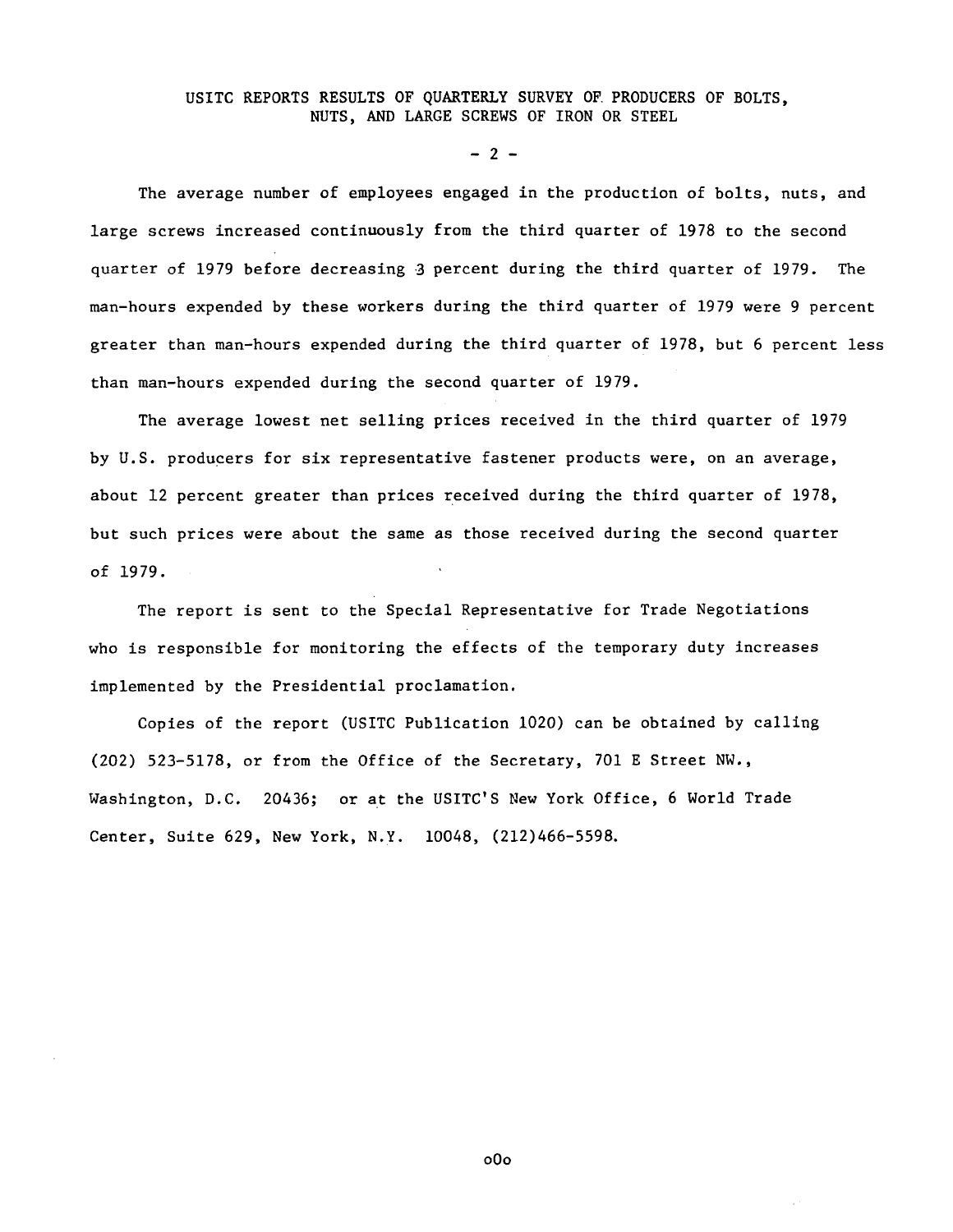Summary Highlights of the Third Quarterly Survey of U.S. Producers of Bolts, Nuts, and Large Screws of Iron or Steel

#### Production

U.S. production of bolts, nuts, and large screws during the third quarter of 1979 totaled 304 million pounds, which was 18 percent larger than production during the third quarter of 1978, but 12 percent less than production during the second quarter of 1979.

#### U.S. producers' shipments

During the third quarter of 1979, U.S. producers' shipments amounted to 274 million pounds, 7 percent increase over shipments in the third quarter of 1978, but 13 percent less than the quantities shipped during the second quarter of 1979. U.S. producers' intracompany shipments amounted to approximately 5 percent of total shipments during each of the quarters under discussion.

### U.S. imports

U.S. imports of bolts, nuts, and large screws totaled 199 million pounds in the third quarter of 1979, which was about 8 percent less than imports in the third quarter of 1978, but 3 percent more than imports in the second quarter of 1979.

#### U.S. exports

The quantity of bolts, nuts, and large screws exported during the third quarter of 1979 was 15 percent less than exports during the third quarter of 1978, and 29 percent less than the quantities exported during the second quarter of 1979.

I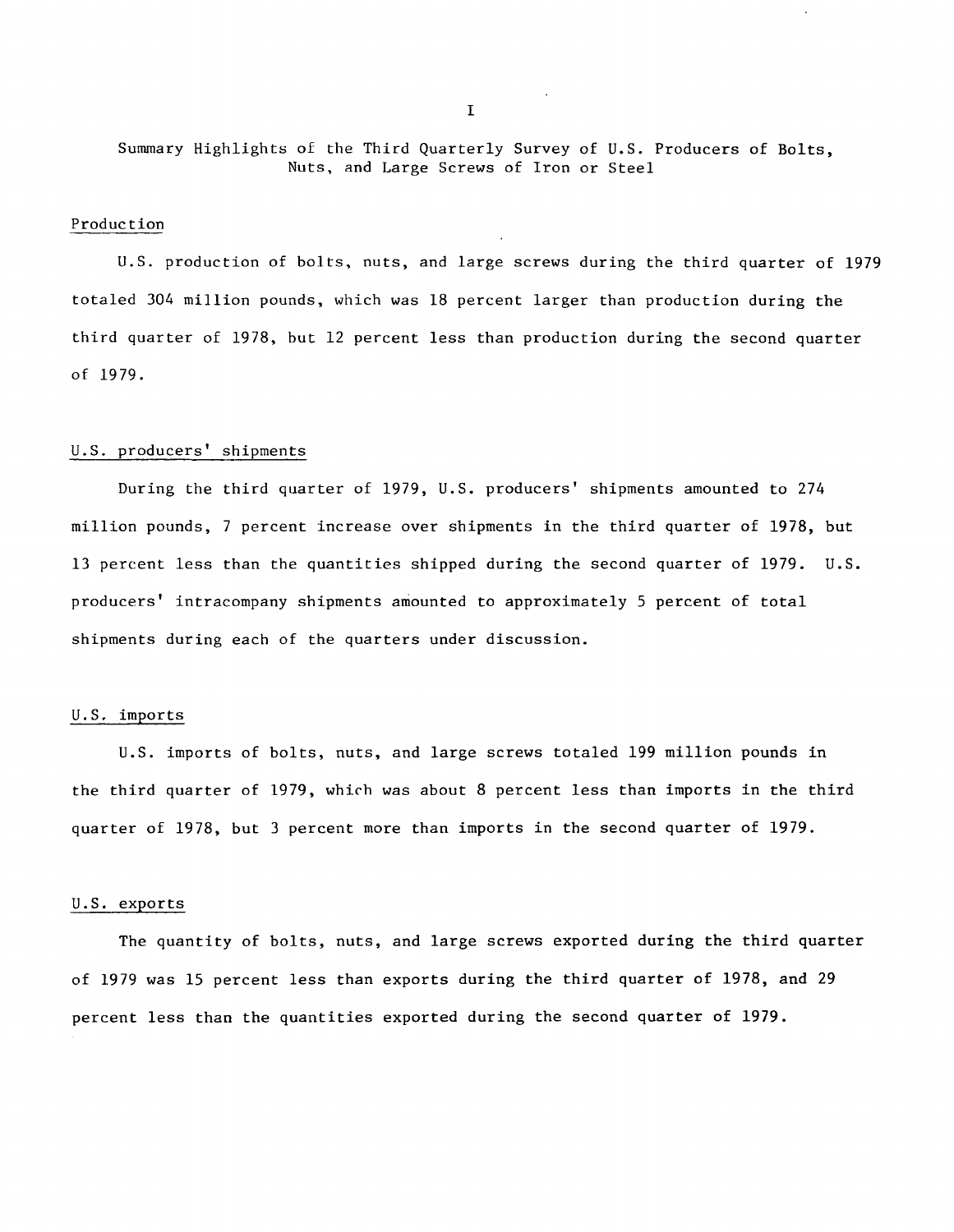#### Apparent consumption

Apparent consumption of bolts, nuts, and large screws during the third quarter of 1979 was 429 million pounds, which was 2 percent larger than apparent consumption in the third quarter of 1978, but 4 percent less than the quantities consumed during the second quarter of 1979. The ratio of imports to consumption declined from 51 percent in the third quarter of 1978 to 46 percent in the third quarter of 1979. The ratio amounted to 43 percent in the second quarter of 1979.

#### Employment and man-hours

The average number of production and related workers engaged in the production of bolts, nuts, and large screws increased from 12,702 workers during the third quarter of 1978 to 14,324 workers during the second quarter of 1979, before decreasing to 13,953 workers during the third quarter of 1979. The man-hours expended by these workers totaled 7,686,000 during the third quarter of 1979, which was about 9 percent greater than the man-hours expended in the third quarter of 1978, but 6 percent less than the man-hours expended during the second quarter of 1979.

#### Prices

The average lowest net selling prices received in the third quarter of 1979 on six representative fastener products were, on an average, 12 percent greater than prices received in the third quarter of 1978, but about the same as those received during the second quarter of 1979.

II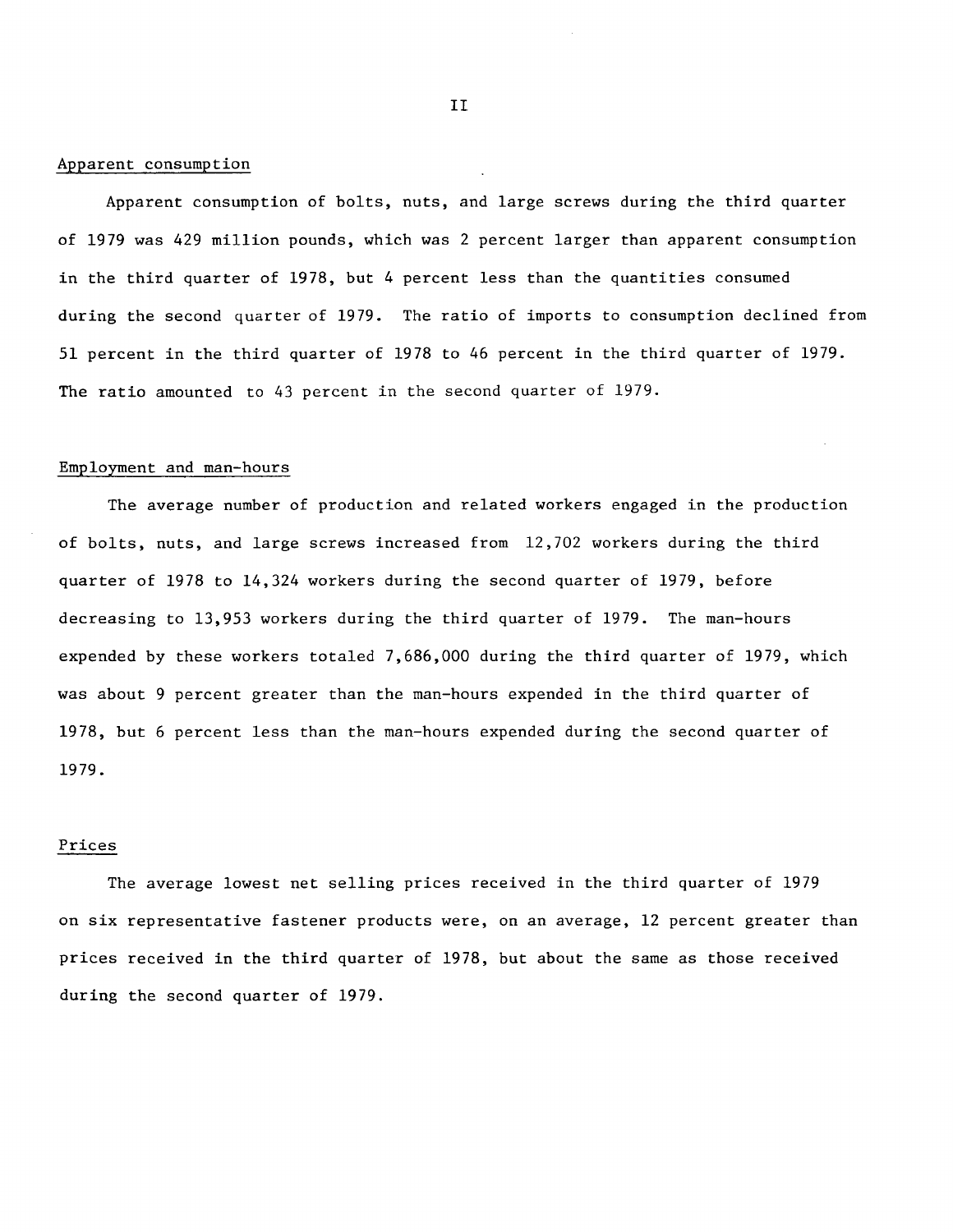## C 0 N T E N T S

 $\sim$ 

 $\sim$ 

| 1.  | Bolts, nuts, and large screws of iron or steel: U.S. production, by                                                                                                                                                                                                             |
|-----|---------------------------------------------------------------------------------------------------------------------------------------------------------------------------------------------------------------------------------------------------------------------------------|
| 2.  | types, by months, July 1978-September 1979-------<br>Bolts, nuts, and large screws of iron or steel: U.S. producers'<br>shipments, imports for consumption, exports of domestic merchandise,<br>and apparent consumption, 1976-78, and specified periods July 1978-             |
|     | September 1979-----------------                                                                                                                                                                                                                                                 |
| 3.  | Bolts, nuts, and large screws of iron or steel: U.S. producers'<br>shipments, by types, 1976-78, and specified periods, July 1978-<br>September 1979---------------------------------                                                                                           |
| 4.  | Bolts, nuts, and large screws of iron or steel: U.S. producers'<br>intracompany shipments, by types, by months, July 1978-September                                                                                                                                             |
| 5.  | Bolts, nuts, and large screws of iron or steel: U.S. producers'<br>shipments, by types, of imported bolts, nuts, and large screws<br>further processed, by months, July 1978-September 1979--------                                                                             |
| 6.  | Bolts, nuts, and large screws of iron or steel: U.S. imports for<br>consumption, by types, 1976-78 and specified periods, July 1978-<br>September 1979-----------------                                                                                                         |
| 7.  | Average number of persons employed in U.S. establishments in which<br>bolts, nuts, and large screws were produced, total and production<br>and related workers engaged in the production of all products and<br>of bolts, nuts, and large screws, 1976-78 and specified periods |
| 8.  | Man-hours expended by production and related workers in U.S.<br>establishments in which bolts, nuts, and large screws were produced,                                                                                                                                            |
| 9.  | 1976-78, and specified periods, July 1978-September 1979--------<br>Bolts, nuts, and large screws: Ranges and averages of lowest net<br>selling prices received by U.S. producers to distributors, by                                                                           |
| 10. | specified periods, January 1976-September 1979-----------<br>Bolts, nuts, and large screws: Ranges and averages of lowest net<br>selling prices received by U.S. producers to distributors, by                                                                                  |
| 11. | 10<br>specified periods, January 1976-September 1979----------------------<br>Bolts, nuts, and large screws: Ranges and averages of lowest net<br>selling prices received by U.S. producers on sales to distributors,                                                           |
|     | 11<br>by specified periods, January 1976-September 1979-------------------                                                                                                                                                                                                      |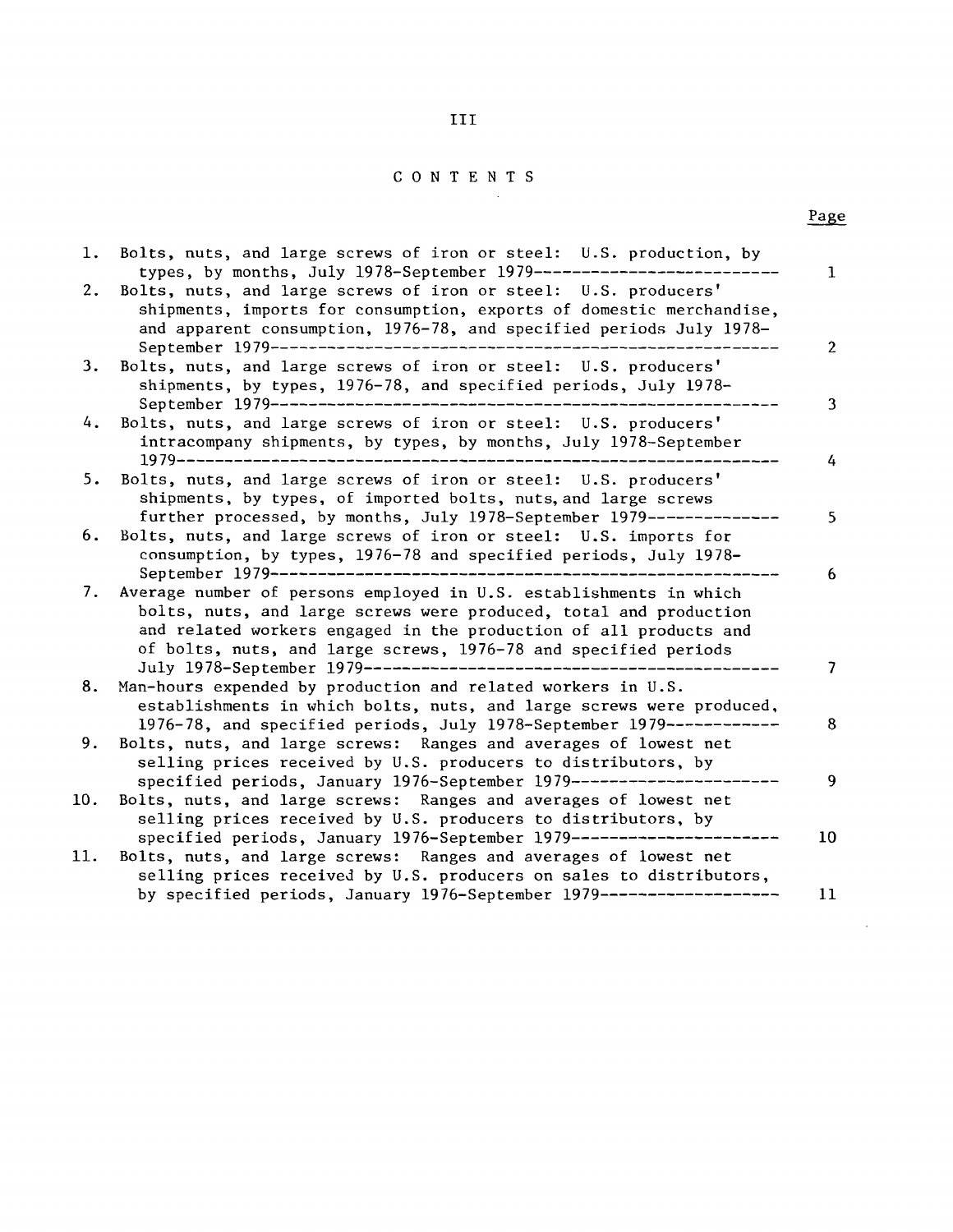$\label{eq:2.1} \frac{1}{\sqrt{2}}\int_{\mathbb{R}^3}\frac{1}{\sqrt{2}}\left(\frac{1}{\sqrt{2}}\right)^2\frac{1}{\sqrt{2}}\left(\frac{1}{\sqrt{2}}\right)^2\frac{1}{\sqrt{2}}\left(\frac{1}{\sqrt{2}}\right)^2\frac{1}{\sqrt{2}}\left(\frac{1}{\sqrt{2}}\right)^2.$  $\label{eq:2.1} \frac{1}{\sqrt{2}}\int_{\mathbb{R}^3}\frac{1}{\sqrt{2}}\left(\frac{1}{\sqrt{2}}\right)^2\frac{1}{\sqrt{2}}\left(\frac{1}{\sqrt{2}}\right)^2\frac{1}{\sqrt{2}}\left(\frac{1}{\sqrt{2}}\right)^2\frac{1}{\sqrt{2}}\left(\frac{1}{\sqrt{2}}\right)^2.$  $\mathcal{L}_{\text{max}}$  and  $\mathcal{L}_{\text{max}}$  $\label{eq:2.1} \mathcal{L}_{\text{max}} = \mathcal{L}_{\text{max}} = \mathcal{L}_{\text{max}} = \mathcal{L}_{\text{max}}$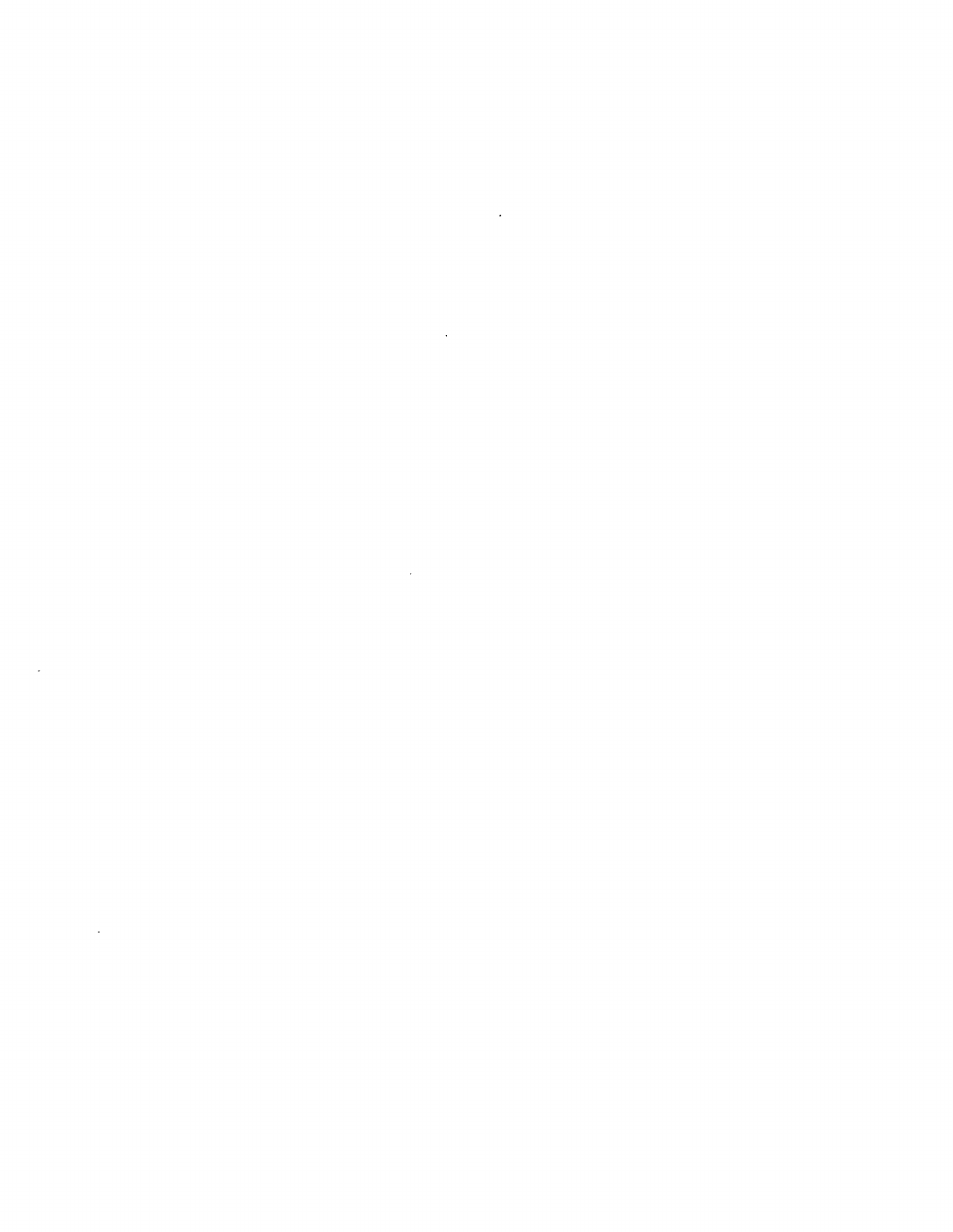| Period                      | Bolts and    |                                |          |
|-----------------------------|--------------|--------------------------------|----------|
|                             | large screws | <b>Nuts</b>                    | Total    |
|                             |              | Quantity (thousands of pounds) |          |
|                             |              |                                |          |
| 1978:                       |              |                                |          |
| $J$ u ly------------------- | 52,048:      | 12,198:                        | 64,246   |
| August------------------;   | 75,474:      | 21,264:                        | 96,738   |
| September--------------     | 78,718:      | 17,898:                        | 96,616   |
| $Total-----$                | 206, 240:    | 51,360:                        | 257,600  |
| October--------------       | 85,488 :     | 21,315:                        | 106,803  |
| November-------------       | 78,473:      | 21,349:                        | 99,822   |
| December-------------       | 79,112 :     | 19,181:                        | 98,293   |
| $Total-----:$               | 243,073:     | 61,845:                        | 304,918  |
| 1979:                       |              |                                |          |
| January-----------------:   | 86,160:      | 23,338:                        | 109,498  |
| February---------------:    | 82,889:      | 23,045:                        | 105,934  |
| March-------------------;   | 92,660:      | 26,487:                        | 119,147  |
| $Total-----$                | 261,709:     | 72,870:                        | 334,579  |
| April ----------------      | 88,018 :     | 23,769:                        | 111,787  |
| May-------------------      | 91,225:      | 25,791:                        | 117,016  |
| June--------------------    | 91,981 :     | 25,641:                        | 117,622  |
| $Total-----$                | 271,224:     | 75,201:                        | 346,425  |
|                             |              |                                |          |
| July--------------------:   | 70,932:      | 18,530:                        | 89,462   |
| August------------------    | 87,107:      | 26,317:                        | 113,424  |
| September-------------      | 79,457:      | 22,152:                        | 101,609  |
| $Total-----$                | 237,496:     | 66,999:                        | 304, 495 |
|                             |              |                                |          |

Table 1.--Bolts, nuts, and large screws of iron or steel: U.S. production by types, by months, July 1978-September 1979

Source: Compiled from data submitted in response to questionnaires of the U.S. International Trade Commission.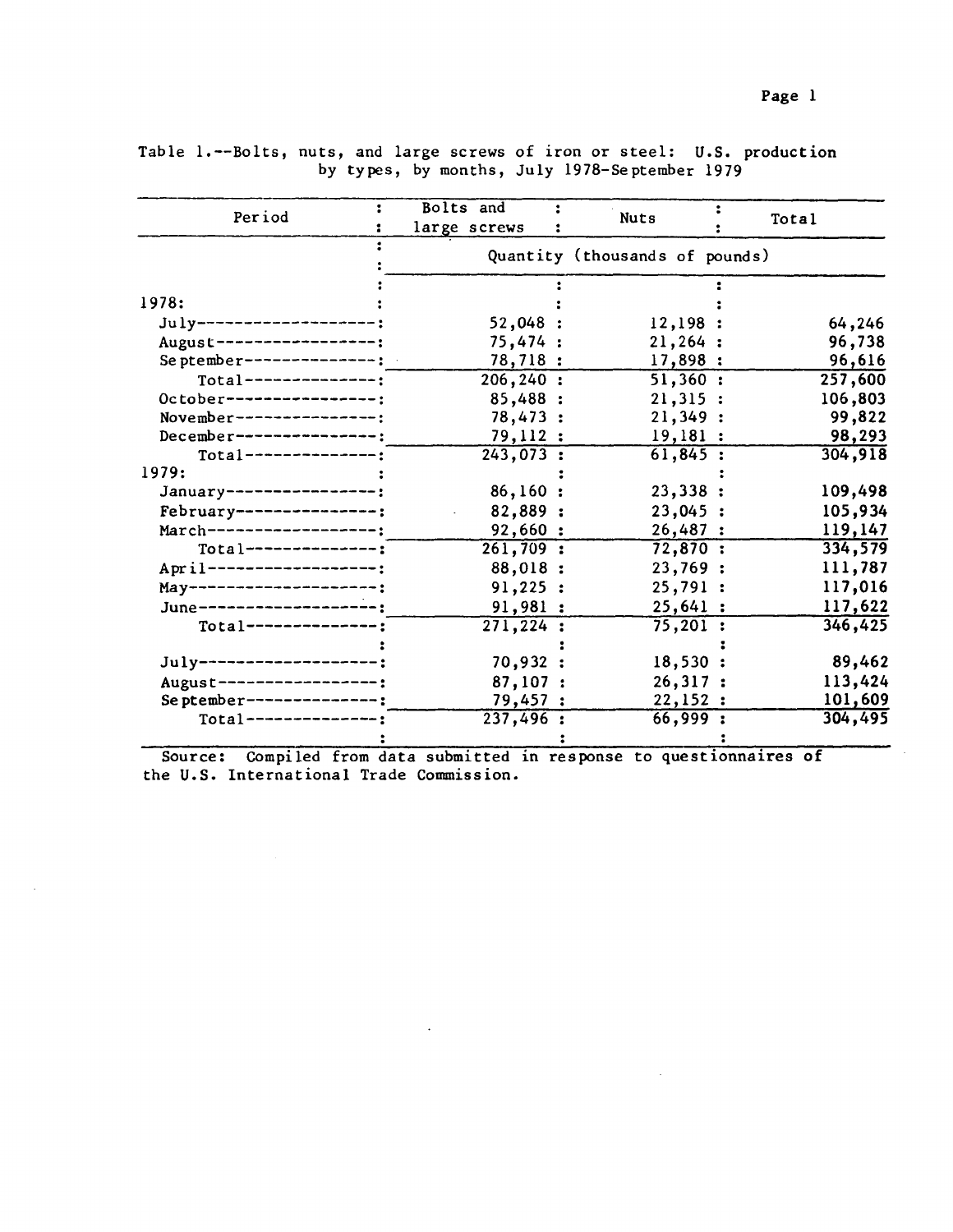Table 2.--Bolts, nuts, and large screws of iron or steel: U.S. producers' shipments, imports for consumption, exports of domestic merchandise, and apparent consumption, 1976-78, and specified periods July 1978-September 1979

|                                         |             |           |                                |                       | : Ratio (percent) of |            |
|-----------------------------------------|-------------|-----------|--------------------------------|-----------------------|----------------------|------------|
|                                         | Producers': |           |                                | : Apparent            | imports to--<br>٠.   |            |
| Period<br>፡                             | ship-       | Imports   | : Exports 1/:                  | consump- :            |                      | : Apparent |
|                                         | ments       |           |                                | tion                  | :Shipments: consump- |            |
|                                         |             |           |                                |                       |                      | tion       |
|                                         |             |           | Quantity (thousands of pounds) |                       |                      |            |
|                                         |             |           |                                |                       |                      |            |
| 1976---------------                     | 1,133,952:  | 704,474 : |                                | 197,269 : 1,641,157 : | 62:                  | 43         |
| $1977---------: 1,175,563:$             |             | 716,916:  |                                | 218,265 : 1,674,214 : | 61 :                 | 43         |
| 1978--------------: 1,151,326 :         |             | 849,313 : |                                | 217.051 : 1.783.588 : | 74 :                 | 48         |
| 1978                                    |             |           |                                |                       |                      |            |
| $July$ --------------                   | 67,335:     | 77,074 :  | 15,255:                        | 129, 154:             | 115:                 | 60         |
| August-----------:                      | 93,943 :    | 72,349 :  | 21,301:                        | 144,991:              | 77 :                 | 50         |
| September--------:                      | 94,237:     | 65,380:   | 14,528:                        | 145,089:              | 69 :                 | 45         |
| $Total-----:$                           | 255,515:    | 214,803:  | 51,084 :                       | 419,234 :             | 84 :                 | 51         |
| $0$ ctober----------:                   | 100,634:    | 66,751:   | 20,439:                        | 146,946:              | 66 :                 | 45         |
| November---------:                      | $92,699$ :  | 67,107:   | 17,723:                        | 142,083:              | 72 :                 | 47         |
| December---------:                      | 83,616 :    | 53,181 :  | 15.413:                        | 121,384 :             | 64 :                 | 44         |
| Total--------:                          | 276,949:    | 187,039:  | 53,575 :                       | 410,413:              | 68 :                 | 46         |
| 1979                                    |             |           |                                |                       |                      |            |
| January----------:                      | 107,364:    | 65,151:   | 16, 192:                       | 156,323:              | 61 :                 | 42         |
| $February-----$                         | 99,152:     | 68,174:   | 17,566:                        | 149,760:              | 69 :                 | 46         |
| $March$ ------------:                   | 115,276:    | 61,404:   | 19, 122:                       | 157,558:              | 53 :                 | 39         |
| Total--------:                          | 321,792 :   | 194,729 : | 52,880:                        | 463,641 :             | 61 :                 | 42         |
| April------------:                      | 103,489:    | 46,270:   | 24,769 :                       | 124,990:              | 45 :                 | 37         |
| May--------------:                      | 107,568:    | 68,862:   | 19,074:                        | 157,356:              | 64 :                 | 44         |
| June-------------;                      | 105,460:    | 77,122 :  | 17,651:                        | 164,931:              | 73 :                 | 47         |
| $Total-----:$                           | 316,517:    | 192,254 : | 61,494:                        | 447,277 :             | 61 :                 | 43         |
| July-------------:                      | 84,630:     | 69,596:   | 12,938:                        | 141,288:              | 82 :                 | 49         |
| $August -------:$                       | 97,699 :    | 68,857:   | 15,781:                        | 150,775:              | 70 :                 | 46         |
| September--------:                      | 91,688:     | 60,225:   | 14,828:                        | 137,085:              | 66 :                 | 44         |
| Total--------:                          | 274,017:    | 198,678 : | 43,547 :                       | 429,148 :             | 73 :                 | 46         |
|                                         |             |           | Value (thousands of dollars)   |                       |                      |            |
|                                         |             |           |                                |                       |                      |            |
| 1976--------------:                     | 986,432:    | 227,390 : |                                | 107,055:1,106,767:    | ٠.<br>٠.<br>23 :     | 21         |
| $1977------------: 1,074,609:$          |             | 256,220 : |                                | 114,252 : 1,216,577 : | 24 :                 | 21         |
| 1978--------------:                     | 1,095,332:  | 368,865 : |                                | 133,112 : 1,331,085 : | 34 :                 | 28         |
| 1978                                    |             |           |                                |                       |                      |            |
| July-------                             | 59,224 :    | 31,841:   | 8,258:                         | 82,807 :              | 54 :                 | 39         |
| August-----------:                      | 85,074:     | 31,029:   | 10,348:                        | 105,755:              | 37 :                 | 29         |
| $September \texttt{---} \texttt{---}$ : | 84,806 :    | 30,697:   | 9,575:                         | 105,928:              | 36 :                 | 29         |
| $Total-----:$                           | 229,104:    | 93,567:   | 28,181 :                       | 294,490 :             | 41 :                 | 32         |
| <b>October----------:</b>               | 92,098:     | 32,110:   | 12,623:                        | 111,585 :             | 35 :                 | 29         |
| November---------:                      | 84,565:     | 31,840:   | 10,875:                        | 105,530:              | 38 :                 | 30         |
| December---------:                      | 78,146:     | 49.324:   | 10,635:                        | 116,835:              | 63 :                 | 42         |
| $Total-----:$                           | 254,809:    | 113,274:  | 34,133 :                       | 333,950 :             | 44:                  | 40         |
| 1979                                    |             |           |                                |                       |                      |            |
| January----------:                      | 100,701:    | 31,158:   | 10,382:                        | 121,477 :             | 31 :                 | 26         |
| $February--------:$                     | 94,958 :    | 34,421:   | 11,041:                        | 118,338:              | 36 :                 | 29         |
| March------------:                      | 111,421:    | 29,544 :  | 11,926:                        | 129,039:              | 27:                  | 23         |
| $Total-----:$                           | 307,080:    | 95,123:   | 33,349:                        | 368,854 :             | 31 :                 | 26         |
| April -------------                     | 103,817:    | 32, 298:  | 10,899:                        | 125,216:              | 31 :                 | 26         |
| May---------------;                     | 109, 210:   | 32,306:   | 12,814 :                       | 128,702:              | 30 :                 | 25         |
| June-----------                         | 113,228:    | 36,042 :  | 12,455:                        | 136,815:              | 32 :                 | 26         |
| $Total-----:$                           | 326, 255:   | 100,646 : | 36,168:                        | 390,733 :             | 31 :                 | 26         |
| July-------------;                      | 93,715 :    | 31,440 :  | 882 :                          | 124, 273:             | 34 :                 | 25         |
| $August$ -----------:                   | 109,835:    | 31,948:   | 10,209:                        | 131,574:              | 29:                  | 24         |
| September--------:                      | 107,083:    | 28,712:   | 10,412 :                       | 125,383:              | 27 :                 | 23         |
| $Total-----:$                           | 310,633:    | 92,100:   | 21,503:                        | 381,230 :             | 30 :                 | 24         |
|                                         |             |           |                                |                       |                      |            |

l\_/ Prior to January 1, 1978, exports include bolts, threaded rods and studs, nuts if nuts and bolts are in the same shipment, screws, rivets, washers, and similar articles. It is estimated by the staff of the U.S. International Trade Commission that bolts, nuts, and large screws of iron or steel accounted for approximately 80 percent of total exports.

Source: U.S. producers' shipments, compiled from data submitted in response to questionnaires of the U.S. International Trade Commission; imports and exports, compiled from official statistics of the U.S. Department of Commerce, except as noted.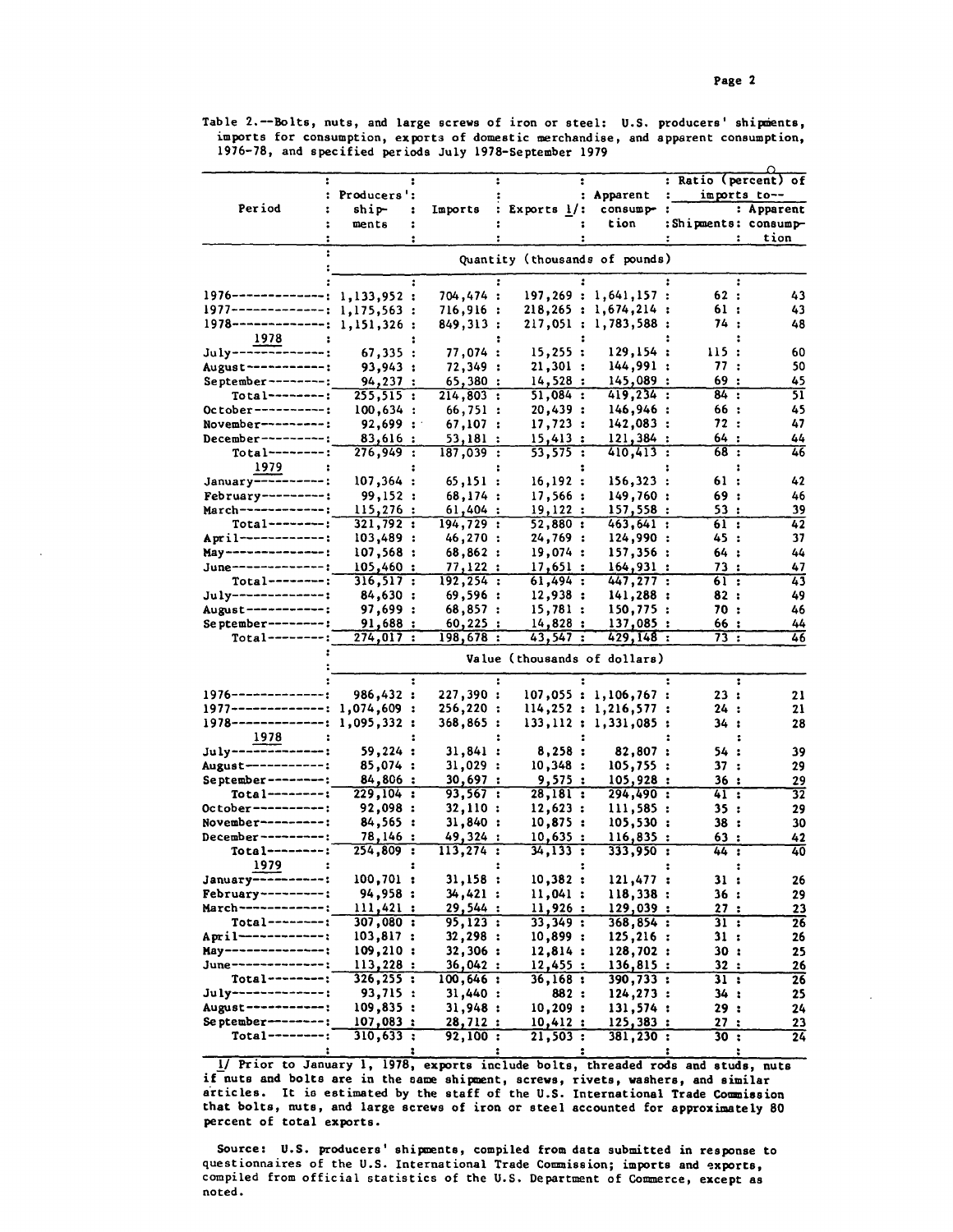$\ddot{\bullet}$ Bolts and  $\cdot$ Nuts : Total Period large screws  $\ddot{\mathbf{r}}$  $\ddot{\phantom{a}}$ Quantity (thousands of pounds) 912,072 1976---------------------: 221,880 1,133,952 1977---------------------: 950,607 224,956 1,175,563 1978---------------------: 920, 712 230,614 1,151,326 1978 July-------<del>-----</del>-----------: 54,134 : 13,201 : 67,335<br>August--------------------: 73,633 : 20,310 : 93,943 August---------------------: 73,633 : 20,310 : 93,943<br>September-------------------: 73,789 : 20,448 : 94,237 September----------------=~--------:~7~3~'~7~8~9----------~2~0~,~4 8-----------=- 4~,2~3=-=7 Total----------------: 201,556 53,959 255,515 0ctober--------------------: 76,496 : 24,138 : 100,634<br>November-------------------: 73,258 : 19,441 : 92,699 November-------------------: 73,258 : 19,441 : 92,699<br>December----------------------: 70,335 : 13,281 : 83,616  $Total \texttt{---} \texttt{---} \texttt{---} \texttt{---} \texttt{---} \texttt{---} \texttt{---} \texttt{---} \texttt{---} \texttt{---} \texttt{---} \texttt{---} \texttt{---} \texttt{---} \texttt{---} \texttt{---} \texttt{---} \texttt{---} \texttt{---} \texttt{---} \texttt{---} \texttt{---} \texttt{---} \texttt{---} \texttt{---} \texttt{---} \texttt{---} \texttt{---} \texttt{---} \texttt{---} \texttt{---} \texttt{---} \texttt{---} \texttt{---} \texttt{---} \texttt{---} \texttt$  $\cdot$  $\cdot$ 1979  $\cdot$  $\ddot{\phantom{a}}$  $\ddot{\cdot}$ January--------------------: 84,191 : 23,173 : 107,364<br>February--------------------: 78,709 : 20,443 : 99,152 February------------------: 78,709: 20,443: 99,152<br>March---------------------: 90,703: 24,573: 115,276 90,703 : March--------------------Total-----------------:  $\overline{253,603 : 68,189 : 321,792}$  $253,603$ :  $68,189$ :  $321,792$ <br>81,246:  $22,243$ :  $103,489$ April ---------------------: 81,246 : 22,243 : 103,489<br>
May -----------------------: 83,986 : 23,582 : 107,568 May-----------------------: 83,986 : 23,582 : 107,568<br>June----------------------: 82,907 : 22,553 : 105,460 June---------------------: 22,553 : ~-----------'---------------.....,.\_\_,,,.--------------..\_\_,\_\_ Total----------------:  $\frac{248,139}{69,758}$  : July----------------------: 69,758 : 14,872 : 84,630 August---------------------: 78,803 : 18,896 : 97,699  $74,826$  : 16,862 : 91,688  $\frac{3}{2}$  $223,387$  : 50,630 : 274,017 Total----------------!------------.....\_--------------....\_----------------..\_\_~ Value (thousands of dollars) 1976---------------------: 702,426 284,006 986,432 1977---------------------: 779,917 294,692 1,074,609

Table 3.--Bolts, nuts, and large screws of iron or steel: U.S. producers' shipments, by types, 1976-78, and specified periods, July 1978-September 1979

| JUIY.                                  | <b>07,700:</b> | 14,872 :                     | 84,030               |
|----------------------------------------|----------------|------------------------------|----------------------|
| August--------------------             | 78,803:        | 18,896 :                     | 97,699               |
| September-----------------;            | 74,826:        | 16,862:                      | 91,688               |
| $Total$ ------------------             | 223,387:       | 50,630:                      | $\overline{274,017}$ |
|                                        |                | Value (thousands of dollars) |                      |
|                                        |                |                              |                      |
| 1976-----------------------            | 702,426:       | 284,006:                     | 986,432              |
| 1977-----------------------            | 779,917:       | 294,692:                     | 1,074,609            |
| 1978----------------------             | 763,368:       | 331,964                      | 1,095,332            |
|                                        |                |                              |                      |
| July------- <del>-------------</del> - |                |                              |                      |
|                                        | 42,099         | 17, 125:                     | 59,224               |
| August--------------------             | 58,327:        | 26,747:                      | 85,074               |
| September-----------------;            | 57,831:        | 26,975:                      | 84,806               |
| $Total-----$                           | 158, 257:      | 70,847:                      | 229,104              |
| October--------------------            | 59,954 :       | 32,144:                      | 92,098               |
| November ------------------            | 58,323:        | 26,242:                      | 84,565               |
| December------------------             | 53,644 :       | 24,502:                      | 78,146               |
| $Total-----$                           | 171,921:       | 82,888 :                     | 254,809              |
|                                        |                |                              |                      |
|                                        |                |                              |                      |
| January-------------------:            | 69,450:        | 31,251:                      | 100,701              |
| February------------------;            | 65,944:        | 29,014:                      | 94,958               |
| March----------------------            | 77,715:        | 33,706:                      | 111,421              |
| $Total-----$                           | 213,109:       | 93,971:                      | 307,080              |
| April ---------------------;           | 72,713:        | 31,104:                      | 103,817              |
| May-----------------------;            | 75,811:        | 33,399:                      | 109,210              |
| June----------------------;            | 80,401:        | 32,827:                      | 113,228              |
| $Total-----$                           | 228,925:       | 97,330:                      | 326,255              |
| July-----------------------            | 68,049 :       | 25,666:                      | 93,715               |
| August--------------------             | 78,333:        | 31,502:                      | 109,835              |
| September----------------;             | 76,869:        | 30,214:                      | 107,083              |
| $Total-----$                           | 223, 251:      | 87,382:                      | 310,633              |
|                                        |                |                              |                      |

Source: Compiled from data submitted in response to questionnaires of the U.S. International Trade Comnission.

 $\cdot$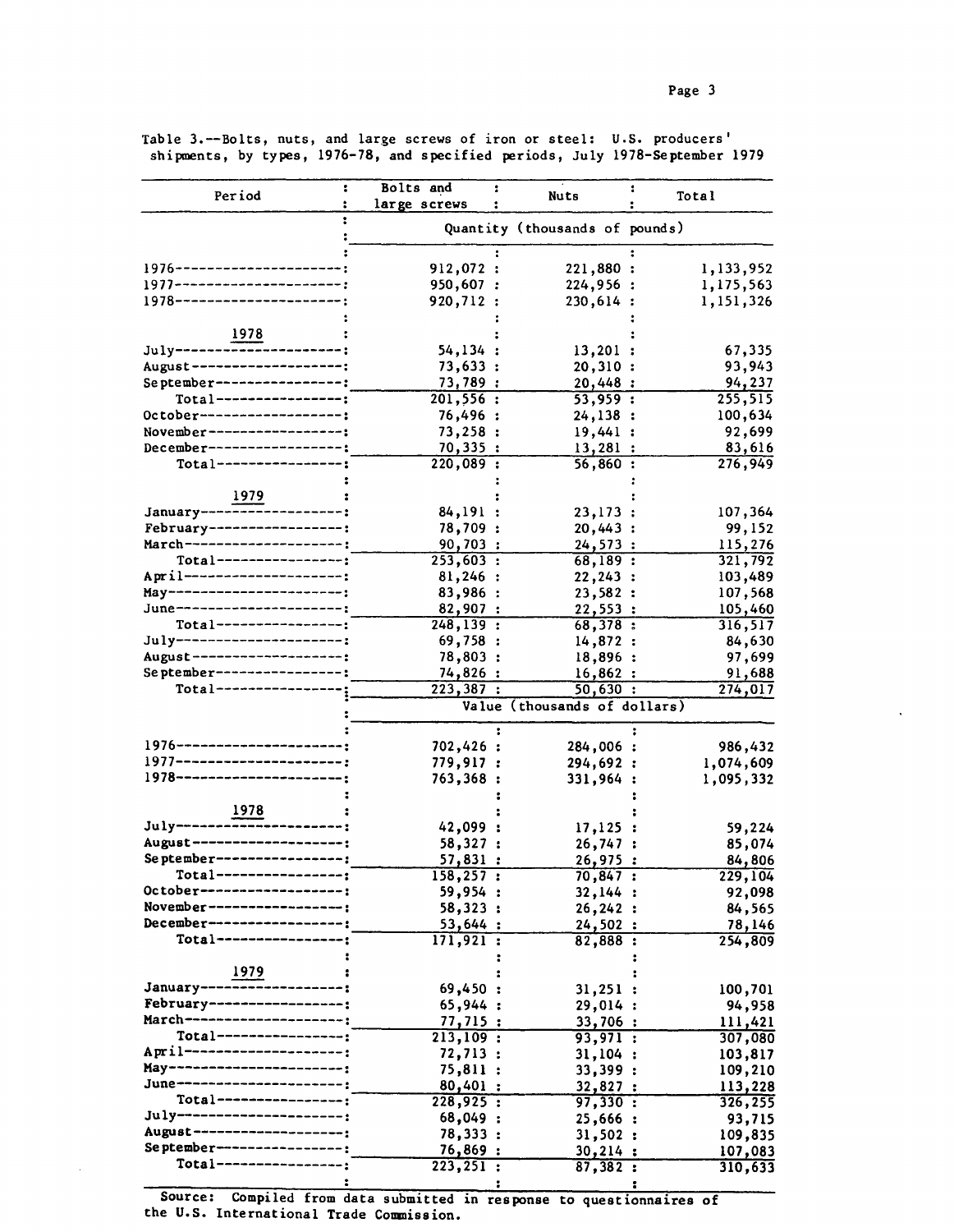|                                             | Bolts and    |                                           |         |
|---------------------------------------------|--------------|-------------------------------------------|---------|
| Period                                      | large screws | <b>Nuts</b>                               | Total   |
|                                             |              |                                           |         |
|                                             |              | Quantity (thousands of $\mathbf{r}$ ands) |         |
|                                             |              |                                           |         |
| 1978:                                       |              |                                           |         |
| July---------------                         | 1,736:       | 294:                                      | 2,030   |
| August---------------                       | 3,549:       | 423 :                                     | 3,972   |
| September------------                       | 3,858:       | 412 :                                     | 4,270   |
| $Total-----$                                | 9,143:       | 1,129:                                    | 10, 272 |
| $0$ ctober-------------                     | 4,479:       | 467:                                      | 4,946   |
| November-------------                       | 4,582:       | 474 :                                     | 5,056   |
| $December^{-----}$                          | 4,277:       | 651:                                      | 4,928   |
| $Total-----$                                | 13,338:      | 1,592:                                    | 14,930  |
| 1979:                                       |              |                                           |         |
| January----------------:                    | 4,050:       | 410 :                                     | 4,460   |
| February---------------:                    | 3,483:       | 395:                                      | 3,878   |
| $March$ -----------------                   | 4,662:       | 555:                                      | 5,217   |
| $Total-----$                                | 12,195:      | 1,360:                                    | 13,555  |
| April --------------------                  | 3,363:       | 671:                                      | 4,034   |
| $May--------------------$                   | 4,768:       | 668 :                                     | 5,436   |
| June------------------                      | 4,689:       | 527:                                      | 5,216   |
| $Total-----$                                | 12,820:      | 1,866:                                    | 14,686  |
| $J$ u l y - - - - - - - - - - - - - - - - - | 2,828:       | 563:                                      | 3,391   |
| August----------------                      | 5,243:       | 662:                                      | 5,905   |
| September--------------:                    | 4,131:       | 582:                                      | 4,713   |
| $Total$ --------------:                     | 12,202:      | 1,807:                                    | 14,009  |
|                                             |              |                                           |         |

Table 4.--Bolts, nuts, and large screws of iron or steel: U.S. producers' intracompany shipments, by types, by months, July 1978-September 1979

Source: Compiled from data submitted in response to questionnaires of the U.S. International Trade Commission.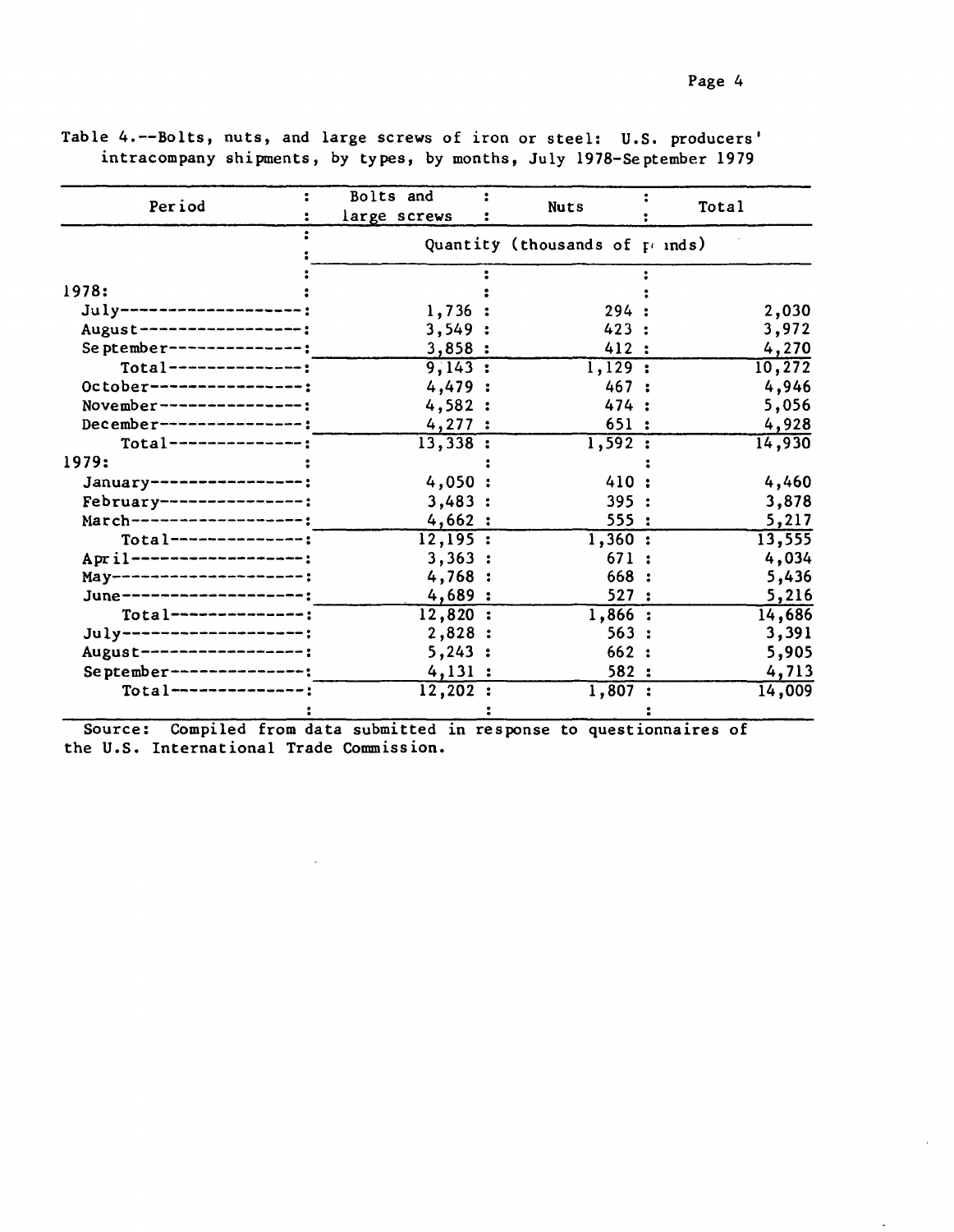Table 5.--Bolts, nuts, and large screws of iron or steel: U.S. producers' shipments, by types, of imported bolts, nuts, and large screws further processed, by months, July 1978-September 1979

 $\sim$ 

| Period                         | Bolts and<br>large screws | Nuts                           | Total |                  |
|--------------------------------|---------------------------|--------------------------------|-------|------------------|
|                                |                           | Quantity (thousands of pounds) |       |                  |
|                                |                           |                                |       |                  |
| 1978:                          |                           |                                |       |                  |
| July----------------           |                           | 377                            |       | 377              |
| August----------------         |                           | 643:                           |       | 643              |
| September------------          |                           | 643:                           |       | 643              |
| $Total-----$                   |                           | 1,663:                         |       | 1,663            |
| October--------------          |                           | 727                            |       | 727              |
| November-------------          |                           | 657:                           |       | 657              |
| December------------           |                           | 461 :                          |       | 461              |
| $Total-----$                   |                           | 1,845:                         |       | 1,845            |
| 1979:                          |                           |                                |       |                  |
| January--------------          |                           | 698                            |       | 698              |
| February---------------        |                           | 551                            |       | 551              |
| March----------------          |                           | 822 :                          |       | 822              |
| $Total-----$                   |                           | 2,071:                         |       | 2,071            |
| April -----------------        |                           | 647                            |       | 647              |
| $May-----$                     |                           | 652:                           |       | 652              |
| $June -$<br>------------------ |                           | 641:                           |       | 641              |
| $Total-----$                   |                           | 1,940                          |       | 1,940            |
| ----------------<br>$July-$    |                           | 277:                           |       | 277              |
| August---------------          |                           | 141:                           |       | 141              |
| September--------------        |                           | 218:                           |       | 218              |
| $Total$ ------------           |                           | 636 :                          |       | $\overline{636}$ |
|                                |                           |                                |       |                  |

Source: Compiled from data submitted in response to questionnaires of the U.S. International Trade Commission.

 $\lambda$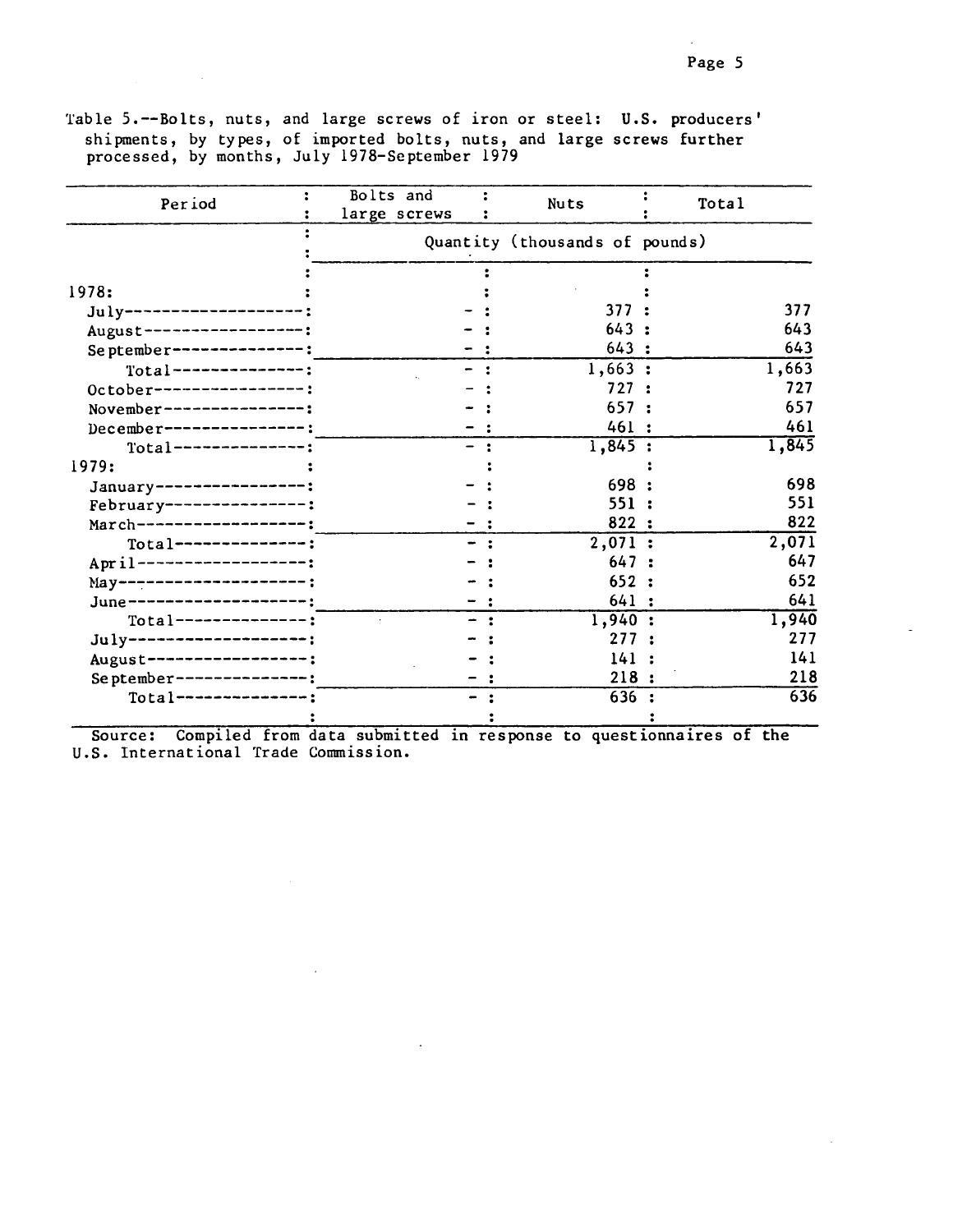$\sim$ 

 $\overline{\mathcal{L}}$  .

### Table 6.--Bolts, nuts, and large screws of iron or steel: U.S. imports for consumption, by types, 1976-78, and specified periods, July 1978-September 1979

 $\sim 10$ 

| :<br>Period                                         | Bolts and           | Nuts                           | Total             |
|-----------------------------------------------------|---------------------|--------------------------------|-------------------|
|                                                     | large screws        |                                |                   |
|                                                     |                     | Quantity (thousands of pounds) |                   |
|                                                     |                     |                                |                   |
| 1976----------                                      | 474,084 :           | 230,390:                       | 704,474           |
| 1977--------------------                            | 491,140:            | 225,776 :                      | 716,916           |
| 1978------------------                              | 571,324 :           | 277,989:                       | 849,313           |
| 1978                                                |                     |                                |                   |
| July-------- <del>----</del> -----------;           | 51,026:             | 26,048:                        | 77,074            |
| August-------------------;                          | 45,303:             | 27,046:                        | 72,349            |
| September----------------;                          | 37,430:             | 27,950:                        | 65,380            |
| $Total-----$                                        | 133,759:            | $81,044$ :                     | 214,803           |
| October-----------------                            | 38,995:             | 27,756 :                       | 66,751            |
| November----------------                            | 41,211:             | 25,896:                        | 67,107            |
| December -----------------                          | 23,825:             | 29,356:                        | 53,181            |
| $Total-----$                                        | 104,031:            | 83,008:                        | 187,039           |
|                                                     |                     |                                |                   |
| <u>1979</u>                                         |                     |                                |                   |
| January--------                                     | 37,790:             | 27,391:                        | 65,181            |
| February------------------;                         | 41,955:             | 26,219:                        | 68,174            |
| March--------------------;                          | 35,781:             | 25,623:                        | 61,404            |
| $Total-----$                                        | 115,526:            | 79,233:                        | 194,759           |
| April ----------------------;                       | 24,369:             | 21,901:                        | 46,270            |
| May-----------------------;                         | 45,499:             | 23,363:                        | 68,862            |
| June----------------------;                         | 51,528:             | 25,594:                        | 77,122            |
| $Total \$ ----------------:                         | 121,396:            | 70,858:                        | 192,254           |
| July----------------------;                         | 47,722 :            | 21,874:                        | 69,596            |
| August---------------------:                        | 44,522:             | 24,335:                        | 68,857            |
| September ----------------;<br>$Total-----$         | 39,263:<br>131,507: | 20,962:<br>67, 171:            | 60,225<br>198,678 |
|                                                     |                     |                                |                   |
|                                                     |                     | Value (thousands of dollars)   |                   |
|                                                     |                     |                                |                   |
| 1976-------------------                             | 129, 297:           | 98,093:                        | 227,390           |
| 1977--------------------<br>1978------------------- | 156,006 :           | 100, 214:                      | 256,220           |
|                                                     | 210,917:            | 157,948:                       | 368,865           |
| 1978                                                |                     |                                |                   |
| July---                                             | $18,611$ :          | 13,230:                        | 31,841            |
| August-                                             | 17,151 :            | 13,878:                        | 31,029            |
| September-------                                    | 16,648:             | 14,049:                        | 30,697            |
| Total--------------                                 | 52,410:             | 41,157:                        | 93,567            |
| 0ctober----------------                             | 16,573:             | 15,537:                        | 32,110            |
| November----------------                            | 17,374:             | 14,466:                        | 31,840            |
| December---------------                             | 32,629:             | 16,695:                        | 49,324            |
| $Total-----$                                        | 66,576:             | 46,698:                        | 113,274           |
|                                                     |                     |                                |                   |
| 1979<br>January--------                             | 15,579:             | 15,579:                        |                   |
| February----------------                            | 20,161:             | 14,260:                        | 31,158<br>34,421  |
| March-----------------                              | 14,397:             | 15, 147:                       | 29,544            |
| $Total-----$                                        | 50,137:             | $44,986$ :                     | 95,123            |
| April -------------------                           | 19,253:             | 13,045:                        | 32,298            |
| May---------------------                            | 19,024 :            | 13,282:                        | 32,306            |
| June-----------------                               | 21,378:             | 14,664:                        | 36,042            |
| <b>Total-------------</b>                           | 59,655:             | 40,991:                        | 100,646           |
| July----------------------;                         | 18,916 :            | 12,524:                        | 31,440            |
| August-----------------                             | 18,343:             | 13,605:                        | 31,948            |
| Se prember------------                              | 16,683:             | 12,029:                        | 28,712            |
| $Total$ --------------                              | 53,942:             | 38,158:                        | 92,100            |
|                                                     |                     |                                |                   |

Source: Compiled from official statiatics of the U.S. Department of Courrece.

 $\sim$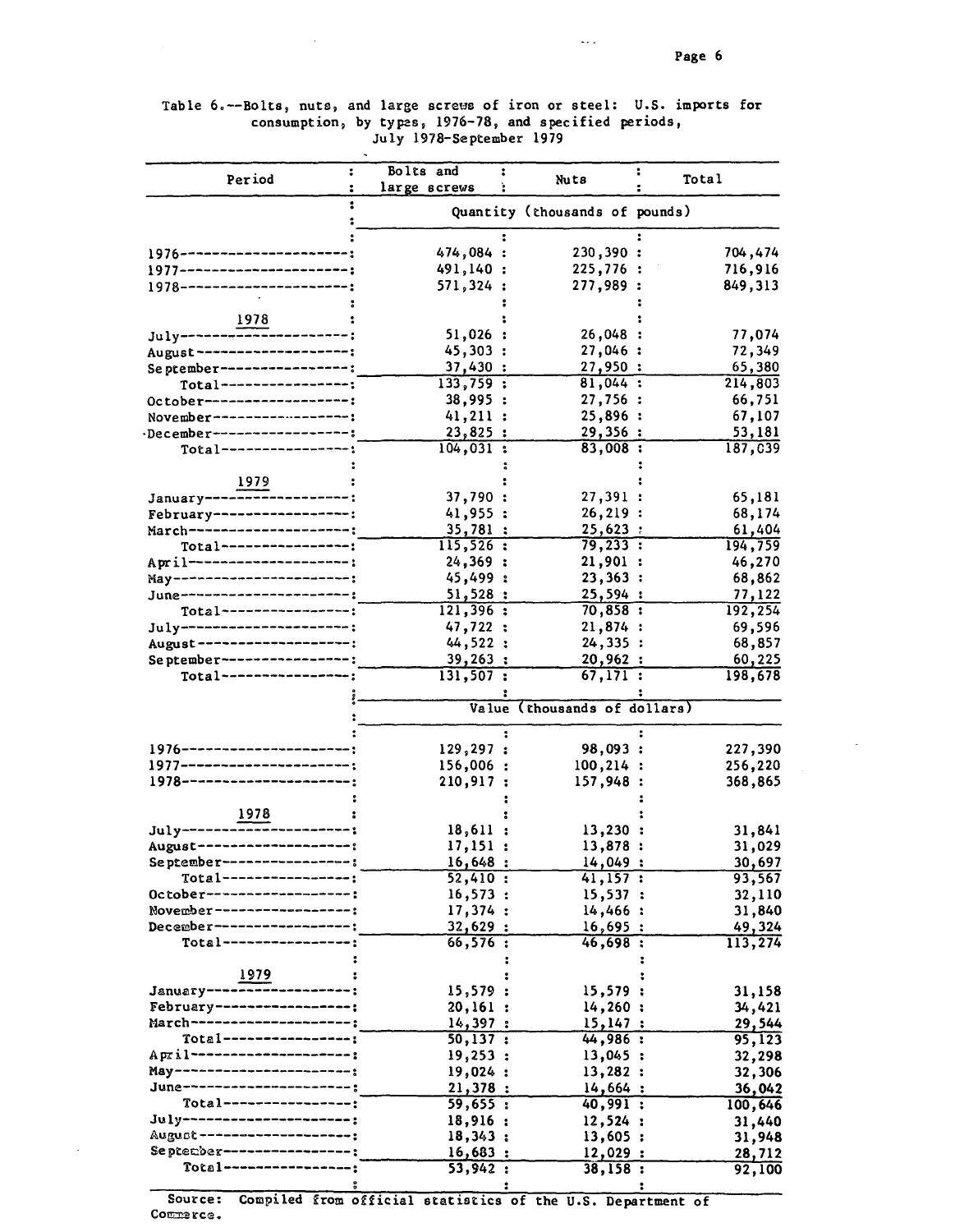Table 7.--Average number of persons employed in U.S. establishments in which bolts, nuts, and large screws were produced, total and production and related workers engaged in the production of all products and of bolts, nuts, and large screws, 1976-78 and specified periods July 1978-September 1979

|                                                   |               |                       |                 | Production and related workers engaged in the |                |             |  |                |
|---------------------------------------------------|---------------|-----------------------|-----------------|-----------------------------------------------|----------------|-------------|--|----------------|
| Period                                            |               |                       | production of-- |                                               |                |             |  |                |
|                                                   | :All persons: |                       |                 | Bolts                                         | ÷              |             |  | :Total, bolts  |
|                                                   |               | A11                   |                 | and large                                     | $\ddot{\cdot}$ | <b>Nuts</b> |  | nuts, and      |
|                                                   |               | products              |                 | screws                                        |                |             |  | : large screws |
|                                                   |               |                       |                 |                                               |                |             |  |                |
| $1976$ -------------:                             | 34,339:       | 27,080:               |                 | 10,032:                                       |                | 3,435:      |  | 13,467         |
| 1977-------------:                                | 35,172:       | 27,642:               |                 | 10,040:                                       |                | 3,410:      |  | 13,450         |
| $1978$ ------------                               | 35,920:       | 27,738:               |                 | 9,982 :                                       |                | 3,334:      |  | 13,316         |
|                                                   |               |                       |                 |                                               |                |             |  |                |
| 1978                                              |               |                       |                 |                                               |                |             |  |                |
| $July-----$                                       | 35,072:       | 26,536:               |                 | 9,391:                                        |                | 3,142:      |  | 12,533         |
| August-----------:                                | 35,167:       | 26,616:               |                 | 9,678 :                                       |                | 3,262:      |  | 12,940         |
| September--------:                                | 35,274:       | 26,755:               |                 | 9,323:                                        |                | 3,310:      |  | 12,633         |
| Average------:                                    | 35,171:       | 26,636:               |                 | 9,464:                                        |                | 3,238:      |  | 12,702         |
| $0$ ctober----------:                             | 35,822:       | 27,614:               |                 | 9,773:                                        |                | 3,312:      |  | 13,085         |
| November---------:                                | 35,878 :      | 27,246:               |                 | 9,863 :                                       |                | 3,380:      |  | 13,243         |
| $December-----$                                   | 36,131:       | 27,491 :              |                 | 9,895 :                                       |                | 3,412:      |  | 13,307         |
| Average------:                                    | 35,944:       | 27,450:               |                 | 9,844:                                        |                | 3,368:      |  | 13,212         |
|                                                   |               |                       |                 |                                               |                |             |  |                |
| 1979                                              |               |                       |                 |                                               |                |             |  |                |
| January----------:                                | 36,438:       | 27,667:               |                 | 10,063:                                       |                | 3,489:      |  | 13,552         |
| $February \texttt{---} \texttt{---} \texttt{---}$ | 37,069:       | 28,203 :              |                 | 10, 266:                                      |                | 3,514:      |  | 13,780         |
| March------------:                                | 37,125:       | 23,376:               |                 | 10,359:                                       |                | 3,585:      |  | 13,944         |
| Average ------:                                   | 36,877:       | $\overline{26,415}$ : |                 | $10,229$ :                                    |                | 3,529:      |  | 13,759         |
| $Apr11$ ------------:                             | 36,746:       | 28,067 :              |                 | 10,626:                                       |                | 3,643:      |  | 14,269         |
| May--------------:                                | 36,678:       | 27,948                |                 | 10,633:                                       |                | 3,648:      |  | 14,281         |
| June-------------:                                | 36,977:       | 28,163                |                 | 10,716 :                                      |                | 3,706:      |  | 14,422         |
| Average------:                                    | 36,800:       | 28,059:               |                 | 10,658:                                       |                | 3,666:      |  | 14,324         |
| $J$ u ly -------------:                           | 36,396:       | 28,022 :              |                 | 10,686:                                       |                | 3,423:      |  | 14,109         |
| August-----------:                                | 35,811:       | 27,476:               |                 | 10,387:                                       |                | 3,599:      |  | 13,986         |
| September--------:                                | 35,259:       | 27,123:               |                 | 10,213:                                       |                | 3,550:      |  | 13,763         |
| Average------:                                    | 35,822 :      | 27,540 :              |                 | 10,429:                                       |                | 3,524:      |  | 13,953         |
|                                                   |               |                       |                 |                                               |                |             |  |                |

Source: Compiled from data submitted in response to questionnaires of the U.S. International Trade Commission.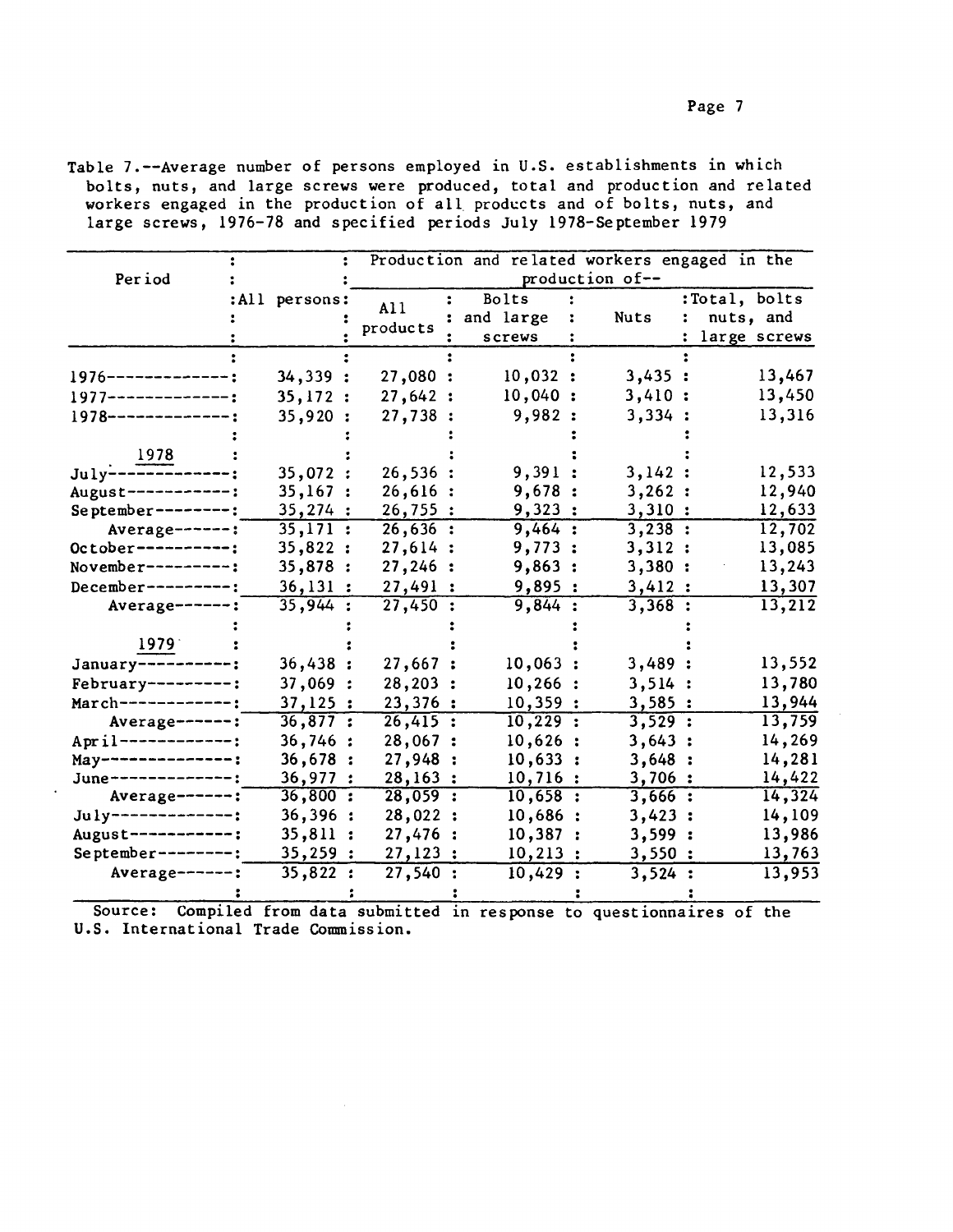Table 8.--Man-hours expended by production and related workers in U.S. establishments in which bolts, nuts, and large screws were produced, 1976-78, and specified periods, July 1978-September 1979

|                                 |          | (In thousands of man-hours) |        |              |
|---------------------------------|----------|-----------------------------|--------|--------------|
|                                 |          |                             |        | Total,       |
| Period                          | A11      | Bolts and                   | Nuts   | bolts, nuts, |
|                                 | products | large screws                |        | and          |
|                                 |          |                             |        | large screws |
|                                 |          |                             |        |              |
| 1976-----------------------     | 55,073:  | 20,643:                     | 6,771: | 27,414       |
| 1977----------------------      | 56,213   | 20,715:                     | 6,795: | 27,510       |
| 1978---------------------       | 56,449   | 21,905:                     | 7,126: | 29,031       |
|                                 |          |                             |        |              |
| July--------- <del>1978</del> : | 3,984:   | 1,582:                      | 485:   | 2,067        |
| August------------------        | 4,646:   | 1,821:                      | 605:   | 2,426        |
| September-----------------      | 4,667:   | 1,914:                      | 637 :  | 2,551        |
| $Total$ -----------------;      | 13,297:  | 5,317:                      | 1,727: | 7,044        |
| 0ctober--------------------:    | 4,928 :  | 1,989:                      | 617:   | 2,606        |
| November-------------------     | 4,848    | 1,954:<br>$\mathbf{r}$      | 635:   | 2,589        |
| December-------------------;    | 4,902:   | 1,925:                      | 630 :  | 2,555        |
| $Total$ -----------------;      | 14,678:  | 5,868:                      | 1,882: | 7,750        |
| 1979                            |          |                             |        |              |
| January--------------------;    | 5,061:   | 2,018:                      | 691 :  | 2,709        |
| February-------------------:    | 4,848 :  | 1,978:                      | 672:   | 2,650        |
| March----------------------     | 4,605:   | 2,222:                      | 757:   | 2,979        |
| $Total-----$                    | 14,514:  | 6,218:                      | 2,120: | 8,338        |
| April ----------------------    | 5,067:   | 1,974:                      | 647:   | 2,621        |
| May----------------------       | 5,135:   | 1,971:                      | 666 :  | 2,637        |
| June-----------------------     | 5,411:   | 2,088:                      | 791:   | 2,879        |
| $Total$ ------------------:     | 15,613:  | 6,033:                      | 2,104: | 8,137        |
| July-----------------------;    | 5,014:   | 1,888 :                     | 564:   | 2,452        |
| August---------------------;    | 5,074:   | 1,926:                      | 700 :  | 2,626        |
| September -----------------;    | 4,806:   | 1,890:                      | 718 :  | 2,608        |
| $Total-----$                    | 14,894 : | 5,704:                      | 1,982: | 7,686        |
|                                 |          |                             |        |              |

Source: Compiled from data submitted in response to questionnaires of the U.S. International Trade Commission.

 $\Delta \sim 10^4$ 

 $\mathcal{A}$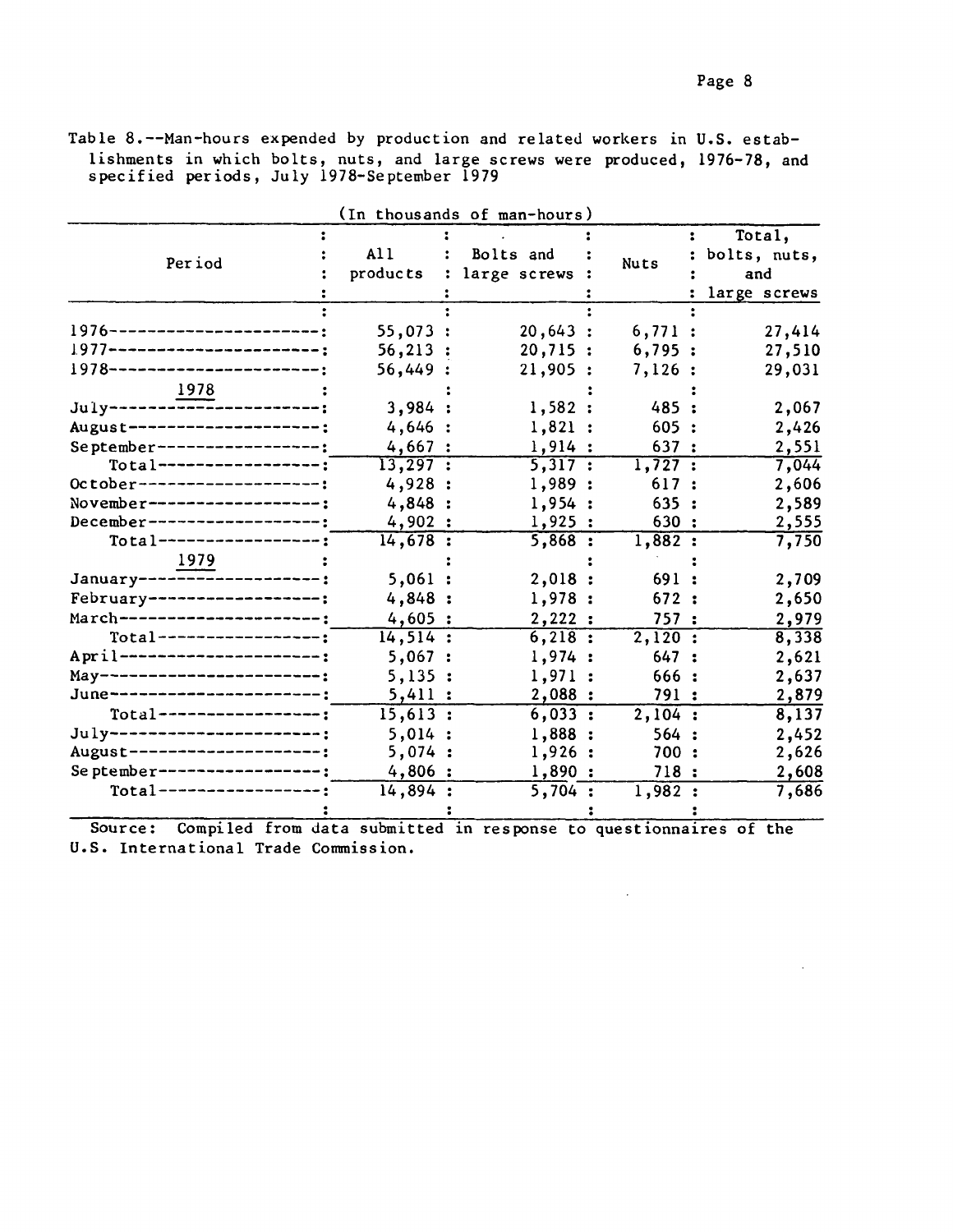$\tilde{\zeta}$ 

Table 9.--Bolts, nuts, and large screws: Ranges and averages of lowest net selling prices received by U.S. producers to distributors, by specified periods, January 1976-September 1979

|                              | (Per 1,000 pieces)               |                               |   |                                        |                              |
|------------------------------|----------------------------------|-------------------------------|---|----------------------------------------|------------------------------|
|                              |                                  | Domestic price                |   |                                        |                              |
| Period                       | Cap screws, grade<br>$2, 3/8" -$ | $16 \times 1$ "               | ÷ | Cap screws, grade<br>$8, 3/8" - 16x1"$ |                              |
|                              | Range                            | Average                       |   | Range                                  | Average                      |
| 1976:                        |                                  |                               |   |                                        |                              |
|                              |                                  |                               |   |                                        |                              |
| January-March------------:   | $15.90 - 30.00$ :                | 21.74:                        |   | $21.28 - 44.80$ :                      | 31.07                        |
| April-June ---------------;  | $15.90 - 27.00$ :                | 21.75:                        |   | $21.28 - 44.68$ :                      | 30.61                        |
| July-September-----------:   | $15.87 - 27.30$ :                | 22.05:                        |   | $21.28 - 40.32$                        | 29.24<br>$\ddot{\mathbf{r}}$ |
| October-December---------:   | $15.90 - 27.30$ :                | 21.88:                        |   | $21.28 - 43.80$ :                      | 30.91                        |
| 1977:                        |                                  |                               |   |                                        |                              |
| January-March-------------:  | $15.90 - 27.30$ :                | 21.64:                        |   | $21.28 - 44.63$ :                      | 30.51                        |
| April-June---------------:   | $15.90 - 31.57$ :                | 20.53:                        |   | $21.28 - 37.45$ :                      | 29.78                        |
| July-September-----------:   | $15.90 - 22.86$ :                | 19.88:                        |   | $22.34 - 34.20:$                       | 29.74                        |
| October-December---------:   | $15.90 - 24.00$ :                | 19.85:                        |   | $22.34 - 36.76:$                       | 30.35                        |
| 1978:                        |                                  |                               |   |                                        |                              |
| January-March------------:   | $15.90 - 24.00$ :                | 21.92:                        |   | $28.45 - 40.32$ :                      | 32.96                        |
| April-June--------------     | $15.90 - 25.02$ :                | 21.38:                        |   | $30.15 - 43.74$ :                      | 34.07                        |
| 1978:                        |                                  |                               |   |                                        |                              |
| July-----------------------: | $17.58 - 58.21$                  | 23.66:                        |   | $31.36 - 42.50$ :                      | 35.96                        |
| August--------------------;  | $17.58 - 38.21$                  | 23.36:                        |   | $31.36 - 42.51$ :                      | 35.96                        |
| September----------------;   | $17.58 - 38.21$                  | 23.73:                        |   | $31.36 - 42.51$ :                      | 37.68                        |
| 0ctober-------------------;  | $17.58 - 38.21$ :                | 24.54:                        |   | $31.36 - 42.51$ :                      | 37.14                        |
| November--------------       | $17.58 - 38.21$ :                | 24.69:                        |   | $31.36 - 42.82$ :                      | 38.09                        |
| December-----------          | $17.58 - 38.21$                  | 24.69:                        |   | $31.36 - 42.87$ :                      | 37.96                        |
| 1979:                        |                                  |                               |   |                                        |                              |
| January ------------------;  | $19.43 - 38.76$ :                | 25.68:                        |   | $31.36 - 42.25$ :                      | 38.53                        |
| February------------------;  | $19.43 - 38.76$ :                | 25.86:                        |   | $31.36 - 43.27$ :                      | 38.70                        |
| March---------------------;  | $19.43 - 38.76$                  | 26.12:<br>$\mathbf{r}$        |   | $31.36 - 43.27$ :                      | 38.70                        |
| April ---------------------; | $22.24 - 41.09$                  | 27.14:<br>$\ddot{\cdot}$      |   | $27.73 - 55.39$ :                      | 40.29                        |
| May-----------------------;  | $22.24 - 41.09$                  | 27.06:<br>$\ddot{\mathbf{z}}$ |   | $27.73 - 55.39$ :                      | 41.04                        |
| June----------------------   | $22.24 - 41.09$ :                | 27.29:                        |   | $27.73 - 67.50$ :                      | 41.68                        |
| July----------------------;  | $22.24 - 41.09:$                 | 27.65:                        |   | $29.60 - 55.39$ :                      | 41.98                        |
| August--------------------;  | $22.24 - 41.09$ :                | 27.67:                        |   | $29.60 - 57.12$ :                      | 41.09                        |
| September----------------;   | $22.24 - 41.09$ :                | 27.72:                        |   | $29.60 - 57.12$                        | 41.35                        |
|                              |                                  |                               |   |                                        |                              |

Source: Compiled from data submitted in response to questionnaires of the U.S. International Trade Commission.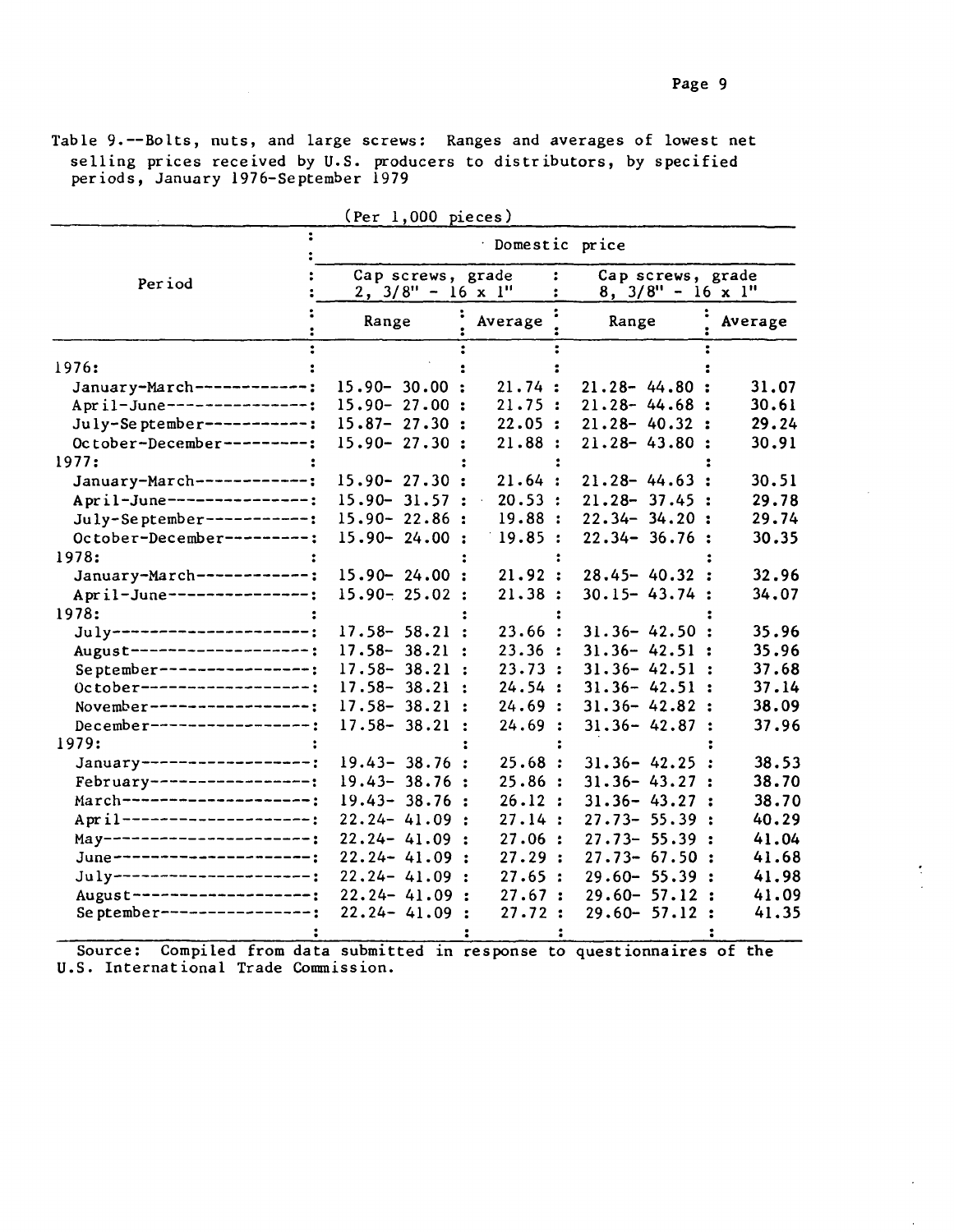Table 10.--Bolts, nuts, and large screws: Ranges and averages of lowest net selling prices received by U.S. producers to distributors, by specified periods, January 1976-September 1979

|                                     | Domestic price                                                     |                   |         |  |                   |  |             |  |
|-------------------------------------|--------------------------------------------------------------------|-------------------|---------|--|-------------------|--|-------------|--|
| Period                              | Hexagon nuts,<br>÷<br>$1/\tilde{4}$ " - 20<br>$\ddot{\phantom{a}}$ |                   |         |  | Hexagon nuts,     |  | $1/2" - 13$ |  |
|                                     | Range                                                              |                   | Average |  | Range             |  | Average     |  |
|                                     |                                                                    |                   |         |  |                   |  |             |  |
| 1976:                               |                                                                    |                   |         |  |                   |  |             |  |
| January-March------------:          | $2.69 -$                                                           | 8.81:             | 5.66:   |  | $17.60 - 33.42$ : |  | 24.22       |  |
| April-June---------------:          | $2.69 -$                                                           | 8.80:             | 5.66:   |  | $17.60 - 33.02$ : |  | 24.23       |  |
| July-September-----------:          | $2.63-$                                                            | 9.78:             | 5.85:   |  | $17.60 - 36.93$ : |  | 25.00       |  |
| October-December---------:<br>1977: | $2.63-$                                                            | 9.83:             | 5.85:   |  | $17.60 - 28.40$ : |  | 23.84       |  |
| January-March------------:          | $2.59 -$                                                           | 8.82 :            | 5.72:   |  | $17.60 - 32.88$ : |  | 24.44       |  |
| April-June ---------------:         | $2.59 -$                                                           | 8.70:             | 5.64:   |  | $17.60 - 32.98$ : |  | 24.23       |  |
| July-September-----------:          | $3.06 -$                                                           | 8.59:             | 6.33:   |  | $18.48 - 29.68$ : |  | 23.52       |  |
| October-December---------:          | $3.40 -$                                                           | 8.76:             | 6.45:   |  | $18.48 - 31.67$ : |  | 24.42       |  |
| 1978:                               |                                                                    |                   |         |  |                   |  |             |  |
| January-March------------:          | $3.75 -$                                                           | 9.00:             | 6.50:   |  | $18.48 - 34.02$ : |  | 25.80       |  |
| April-June---------------:          | $4.00 -$                                                           | 9.90<br>$\cdot$   | 6.58:   |  | 18.48-37.26:      |  | 26.20       |  |
| 1978:                               |                                                                    |                   |         |  |                   |  |             |  |
| July----------------------;         |                                                                    | $4.03 - 11.31$ :  | 7.66:   |  | $19.44 - 37.80:$  |  | 28.22       |  |
| August--------------------;         | $4.03 -$                                                           | 9.90:             | 7.31:   |  | $19.44 - 37.80:$  |  | 28.40       |  |
| September-----------------;         | $4.03 -$                                                           | 9.90:             | 7.49:   |  | $19.44 - 37.80:$  |  | 28.90       |  |
| 0ctober--------------------;        | $4.03 -$                                                           | 9.90:             | 7.51:   |  | $19.44 - 37.80$ : |  | 29.04       |  |
| November------------------:         |                                                                    | $4.03 - 12.27$ :  | 7.84:   |  | $19.44 - 37.26$ : |  | 28.15       |  |
| December------------------          | $4.03 -$                                                           | 9.90<br>$\cdot$ : | 7.55:   |  | $19.44 - 37.26$   |  | 28.26       |  |
| 1979:                               |                                                                    |                   |         |  |                   |  |             |  |
| January-------------------;         | $4.20 -$                                                           | 9.90:             | 7.62:   |  | $21.97 - 37.26$ : |  | 30.03       |  |
| February------------------:         |                                                                    | $4.20 - 10.98:$   | 7.93:   |  | $21.97 - 41.04$ : |  | 30.51       |  |
| March---------------------;         | $4.20 -$                                                           | 6.98:             | 7.91:   |  | $21.97 - 41.04$ : |  | 30.44       |  |
| April ----------------------;       |                                                                    | $4.21 - 10.98:$   | 8.48:   |  | $24.90 - 41.04$ : |  | 31.88       |  |
| May------------------------;        |                                                                    | $4.25 - 10.98$ :  | 8.44:   |  | $24.90 - 41.04$ : |  | 32.38       |  |
| June----------------------;         |                                                                    | $4.27 - 10.98$ :  | 8.26:   |  | $24.90 - 41.04$ : |  | 32.89       |  |
| July----------------------;         |                                                                    | $7.52 - 10.98$ :  | 9.05:   |  | $24.90 - 41.04$ : |  | 31.87       |  |
| August--------------------;         |                                                                    | $7.52 - 10.98$ :  | 9.28:   |  | $24.90 - 41.04$ : |  | 31.95       |  |
| September-----------------:         |                                                                    | $7.52 - 10.98:$   | 9.24:   |  | $24.90 - 41.04$ : |  | 31.90       |  |
|                                     |                                                                    |                   |         |  |                   |  |             |  |

(Per 1,000 pieces)

Source: Compiled from data submitted in response to questionnaires of the U.S. International Trade Commission.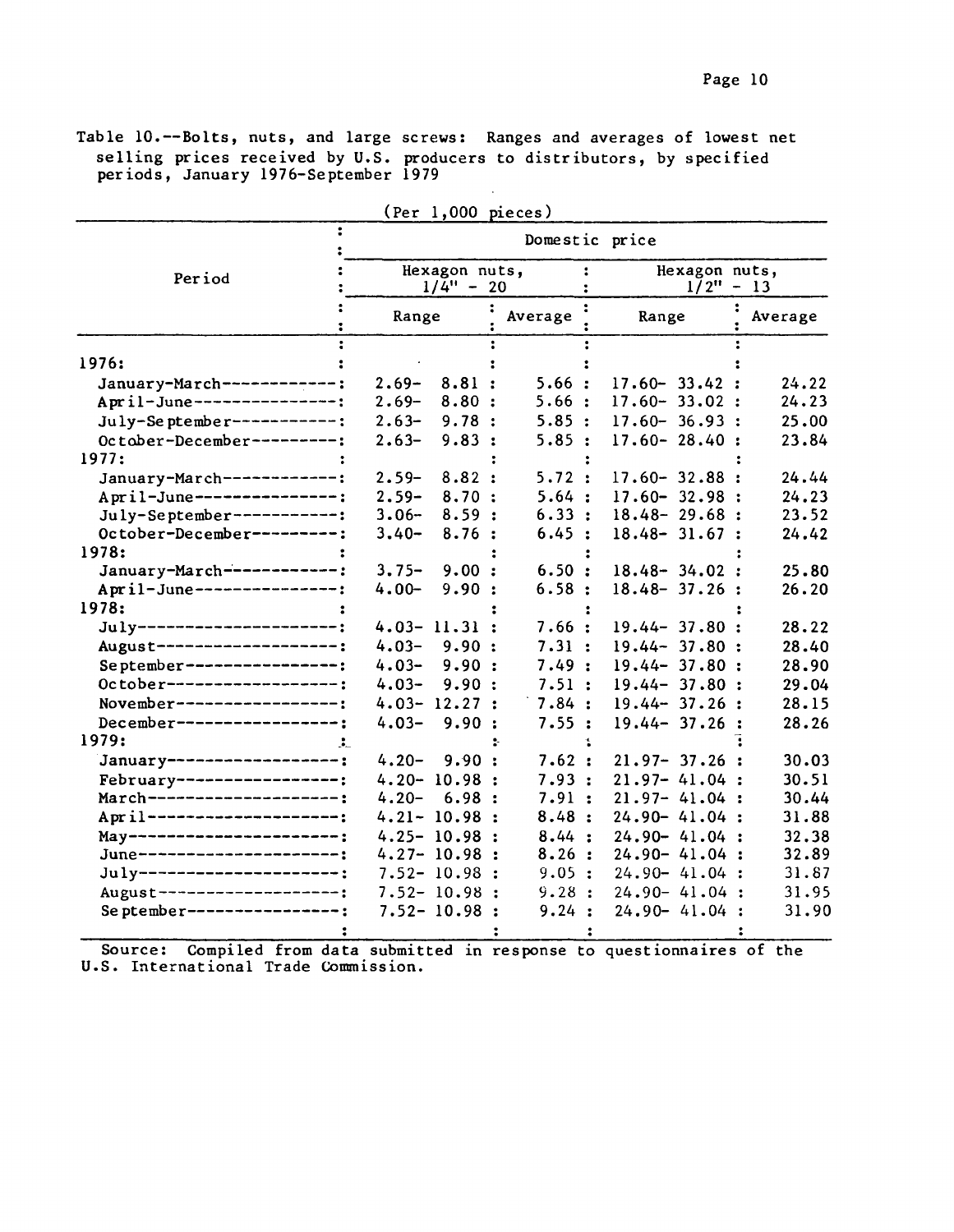Table 11.--Bolts, nuts, and large screws: Ranges and averages of lowest net selling prices received by U.S. producers on sales to distributors, by specified periods, January 1976-September 1979

 $\sim$ 

|                                             | (In thousands of pieces)                               |                               |                                                            |         |
|---------------------------------------------|--------------------------------------------------------|-------------------------------|------------------------------------------------------------|---------|
|                                             |                                                        | Domestic price                |                                                            |         |
| Period                                      | Structural bolts, A325<br>with nut, $3/4$ <sup>"</sup> | $\ddot{\cdot}$<br>$x \quad 2$ | Carriage bolts,<br>$3/8$ <sup>11</sup> x $3$ <sup>11</sup> |         |
|                                             | Range                                                  | Average                       | Range                                                      | Average |
| 1976:                                       |                                                        |                               |                                                            |         |
| January-March-----------: 189.43- 352.90 :  |                                                        | 289.66 :                      | $33.40 - 74.40$ :                                          | 49.46   |
| April-June---------------: 194.95- 357.00 : |                                                        | 308.26:                       | $33.40 - 66.96$ :                                          | 48.78   |
| July-September---------: 199.30- 357.00 :   |                                                        | 293.23:                       | $33.40 - 66.96:$                                           | 50.55   |
| October-December--------: 162.55- 339.20 :  |                                                        | 272.34 :                      | $33.40 - 66.96$ :                                          | 50.70   |
| 1977:                                       |                                                        |                               |                                                            |         |
| January-March-----------: 215.00- 339.20 :  |                                                        | 281.75:                       | $33.40 - 55.80$ :                                          | 47.78   |
| April-June--------------: 215.00- 339.20 :  |                                                        | 282.92 :                      | $33.40 - 65.10$ :                                          | 45.99   |
| July-September----------: 215.00- 321.31 :  |                                                        | 283.11 :                      | $33.40 - 55.80:$                                           | 43.57   |
| October-December--------: 215.00- 321.30 :  |                                                        | 278.76:                       | $33.40 - 59.52$ :                                          | 44.53   |
| 1978:                                       |                                                        |                               |                                                            |         |
| January-March-----------: 216.41- 343.80 :  |                                                        | 299.46 :                      | $33.40 - 59.52$ :                                          | 44.68   |
| April-June-------------: 246.89- 343.80 :   |                                                        | 314.20:                       | $37.40 - 59.52$ :                                          | 45.90   |
| 1978:                                       |                                                        |                               |                                                            |         |
| July---------------------: 249.35- 343.80 : |                                                        | 314.61:                       | $37.40 - 44.70$ :                                          | 58.94   |
| August-------------------; 149.35- 343.80 : |                                                        | 316.42:                       | $42.72 - 144.70:$                                          | 58.98   |
| September---------------; 249.35- 343.80 :  |                                                        | 313.63:                       | $37.40 - 144.70:$                                          | 59.24   |
| October-----------------: 249.35- 343.80 :  |                                                        | 317.18:                       | $37.40 - 149.14$ :                                         | 59.86   |
| November-----------------:                  | 249.35-343.80:                                         | 324.17:                       | $37.40 - 149.14$ :                                         | 62.11   |
| December-----------------                   | $249.35 - 343.80$ :                                    | 319.99:                       | $37.40 - 149.14$ :                                         | 60.80   |
| 1979:                                       |                                                        |                               |                                                            |         |
| January-----------------: 249.35- 343.80 :  |                                                        | 318.63:                       | $48.06 - 149.14$ :                                         | 66.11   |
| February----------------: 249.35- 388.50 :  |                                                        | 330.08 :                      | $48.06 - 149.14$ :                                         | 66.49   |
| March---------------------:                 | $249.35 - 388.50$ :                                    | 328.90 :                      | $49.46 - 149.14$ :                                         | 67.29   |
| April --------------------:                 | $266.72 - 388.50$ :                                    | 345.94:                       | $45.64 - 149.96:$                                          | 68.89   |
| May----------------------: 266.72- 420.00 : |                                                        | 351.68:                       | $49.87 - 149.96:$                                          | 69.49   |
| June---------------------;                  | $266.72 - 420.00$ :                                    | 346.57:                       | 49.98-149.96 :                                             | 69.89   |
| $July---------------: 101.55- 388.50:$      |                                                        | 345.17:                       | $50.20 - 149.96:$                                          | 73.21   |
| August------------------: 106.65- 388.50 :  |                                                        | 351.29:                       | 48.98-149.96 :                                             | 69.75   |
| September ----------------                  | $106.65 - 388.50$ :                                    | 343.90:                       | $50.20 - 149.96:$                                          | 70.07   |
|                                             |                                                        |                               |                                                            |         |

Source: Compiled from data submitted in response to questionnaires of the U.S. International Trade Commission.

 $\mathbb{Z}^2$ 

 $\sim$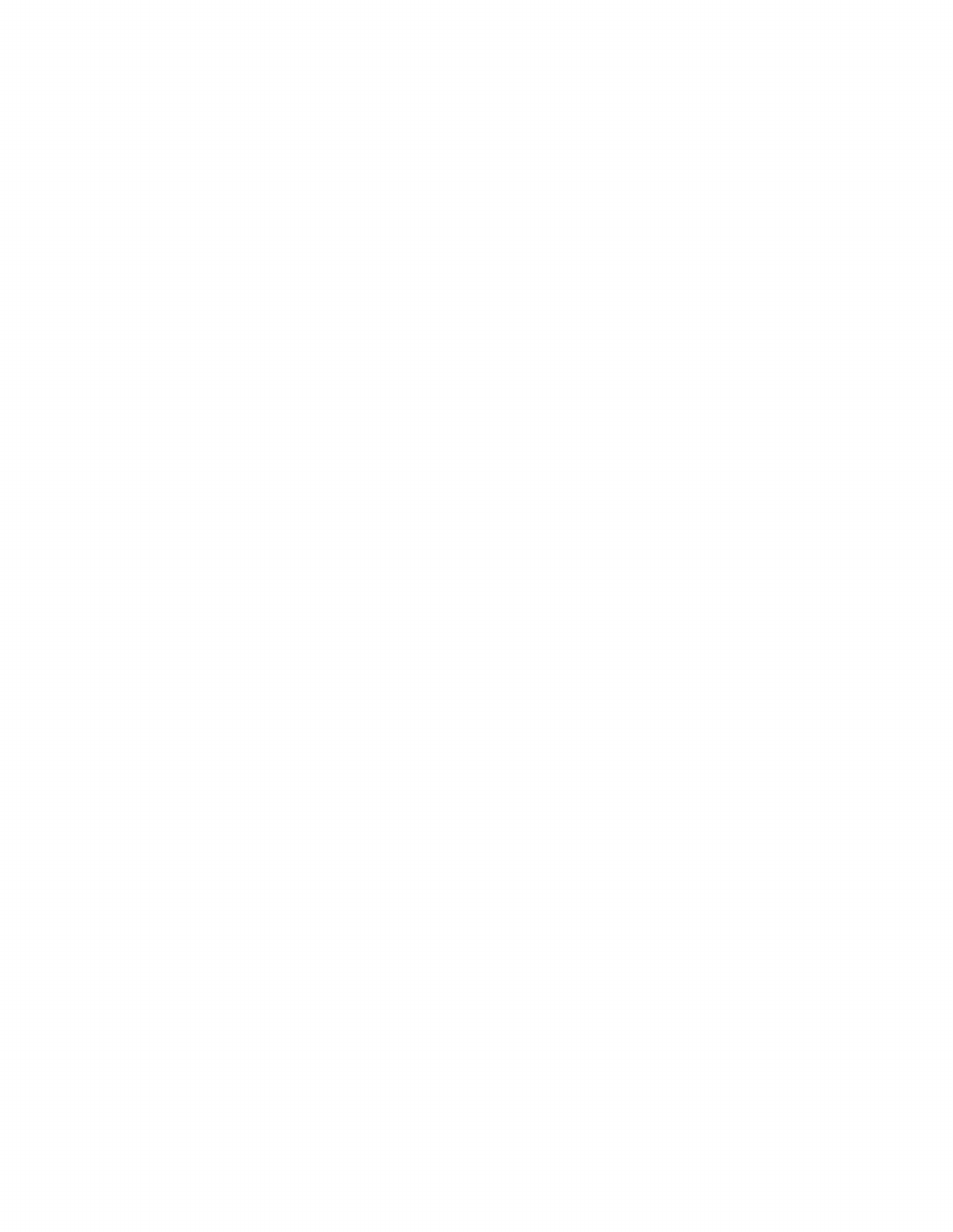### Library Cataloging Data

U.S. International Trade Commission. Bolts, nuts, and large screws of iron or steel: U.S. production, shipments, imports, exports, apparent consumption, employment, man-hours, and prices, third calendar quarter 1979. Report to the President on investigation no. 332-103 under section 332 of the Tariff act of<br>1930. Washington, 1979. Washington, 1979.

11 p. illus. 28 cm. (USITC Publication 1020)

1. Bolts and nuts. 2. Screws. I. Title.